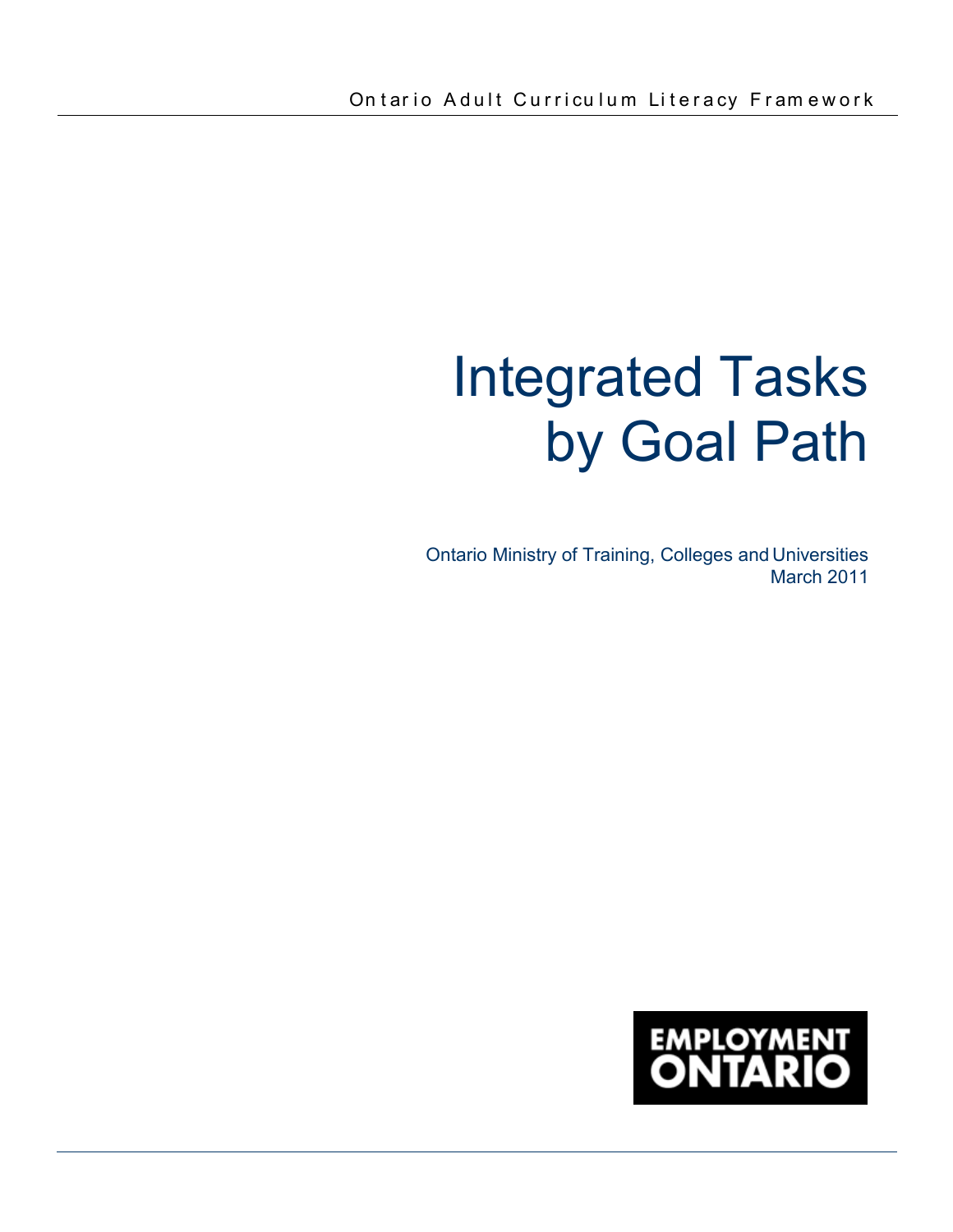j

# **Contents**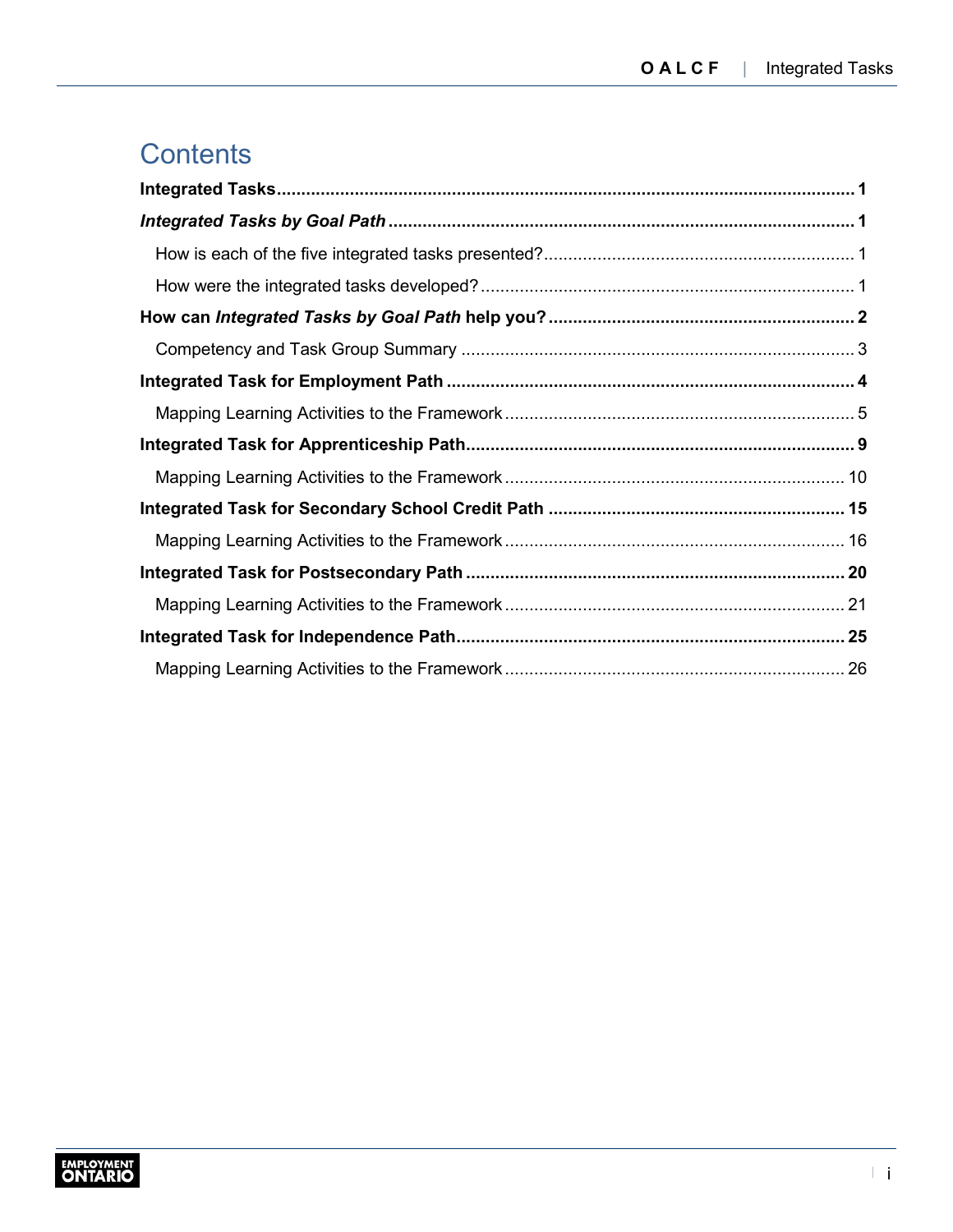# <span id="page-2-0"></span>Integrated Tasks

An *integrated task* is a complex task that incorporates two or more task groups, usually from different competencies. Integrated tasks allow learners to develop and applytheir skills and knowledge across competencies in a way that reflects real-life situations.

# <span id="page-2-1"></span>*Integrated Tasks by Goal Path*

Within the OALCF, *Integrated Tasks by Goal Path* is a resource that provides examples of how integrated tasks can be put into action. The five integrated tasks, one for each goal path, reflect what a learner may be required to do when preparing for

- 1. Employment
- 2. Apprenticeship
- 3. Secondary School Credit
- 4. Postsecondary
- 5. Independence

The integrated tasks are similar to the demonstrations that Literacy and Basic Skills (LBS) practitioners have been using for many years. Both integrated tasks and demonstrations allow learners to demonstrate the complex performance of a task that reflects an authentic context and purpose. However, the integrated tasks differ from the demonstrations in that integrated tasks link learner performance to the descriptors in the *Curriculum Framework*, rather than to the markers within the LBSdomains.

Furthermore, unlike the supplemental tasks identified in the *Supplemental Tasks for Practitioners* document

([http://www.tcu.gov.on.ca/eng/eopg/publications/OALCF\\_Supplemental\\_Tasks\\_Mar\\_11.pdf\)](http://www.tcu.gov.on.ca/eng/eopg/publications/OALCF_Supplemental_Tasks_Mar_11.pdf) available on the "Understanding the Curriculum Framework" web page of the OALCF website, each of the integrated tasks is multi-layered and involves a number of competencies, task groups, and tasks, often at different levels of proficiency.

# <span id="page-2-2"></span>How is each of the five integrated tasks presented?

Each of the five integrated tasks has

- a brief introduction to explain the task's context and purpose
- suggested learning activities mapped to the task's underpinningcompetencies

# <span id="page-2-3"></span>How were the integrated tasks developed?

The integrated tasks were developed by Literacy and Basic Skills (LBS) Program practitioners representing community-based, school board, and college delivery organizations. Thefollowing parameters were used:

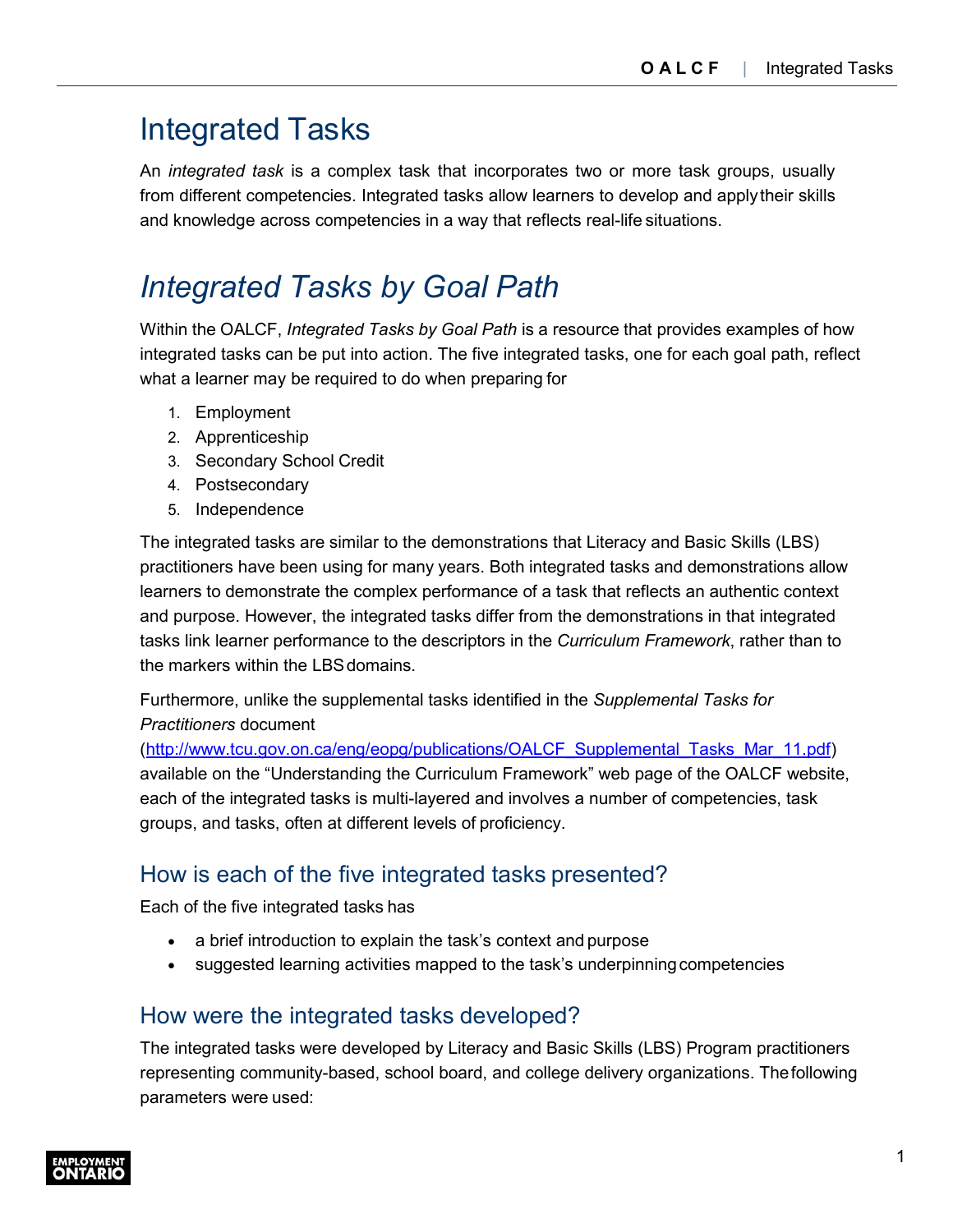- one integrated task for each of the five goal paths
- an authentic application
- a task that reflected the integration of several task groups within two or more competencies at different levels of complexity

# <span id="page-3-0"></span>How can *Integrated Tasks by Goal Path* help you?

As a practitioner, you can use the integrated tasks to demonstrate how task groups and competencies can work together in an integrated way. However, you can also easilybreak down each integrated task into its component parts and tasks, each representing a separate chunk of learning. Therefore, using integrated tasks is an important aspect of the task-based approach of the Ontario Adult Literacy Curriculum Framework (OALCF).

The activities in *Integrated Tasks by Goal Path* are not meant to be prescriptive; they are intended to guide you as you select or create other integrated tasks that are relevant to a learner's goal path, level of proficiency, cultural and linguistic background, and interests.

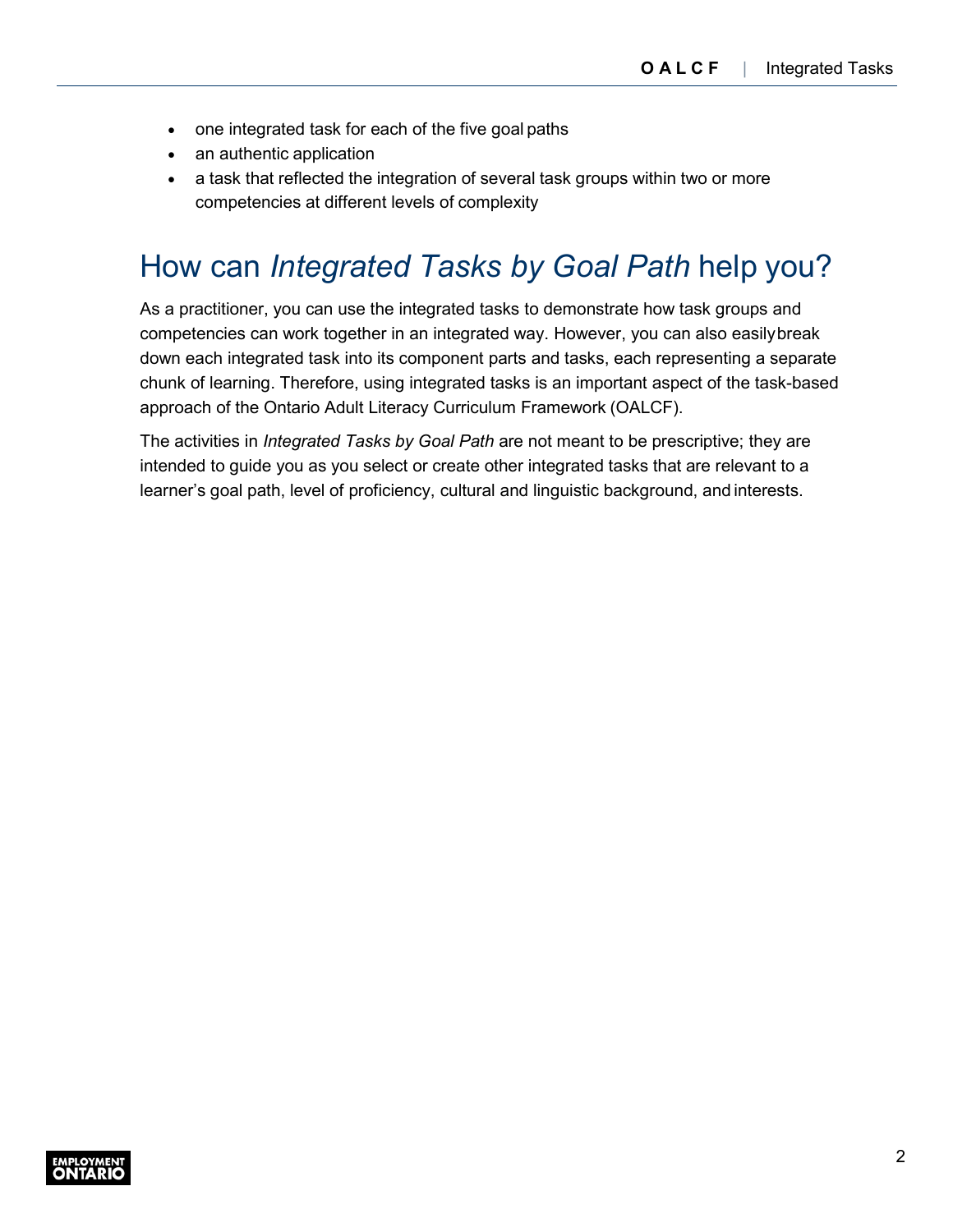# <span id="page-4-0"></span>Competency and Task Group Summary

For reference, this chart provides an overview of the competencies and task groups that make up the Curriculum Framework.

|   | <b>Find and</b><br><b>Use</b><br><b>Information</b> | A1 Read continuous<br>text A2 Interpret<br>documents<br>A3 Extract information from films, broadcasts<br>and presentations             |
|---|-----------------------------------------------------|----------------------------------------------------------------------------------------------------------------------------------------|
| B | <b>Communicate Ideas</b><br>and Information         | B1 Interact with others<br><b>B2</b> Write continuous<br>text<br>B3 Complete and create<br>documents B4 Express oneself<br>متعلم متلقة |
|   | <b>Understand and</b><br><b>Use Numbers</b>         | C1 Manage<br>money C2<br>Manage time C3<br>Use measures<br>C4 Manage data                                                              |
|   | <b>Use Digital Technology</b>                       |                                                                                                                                        |
|   | <b>Manage Learning</b>                              |                                                                                                                                        |
|   | <b>Engage with Others</b>                           |                                                                                                                                        |

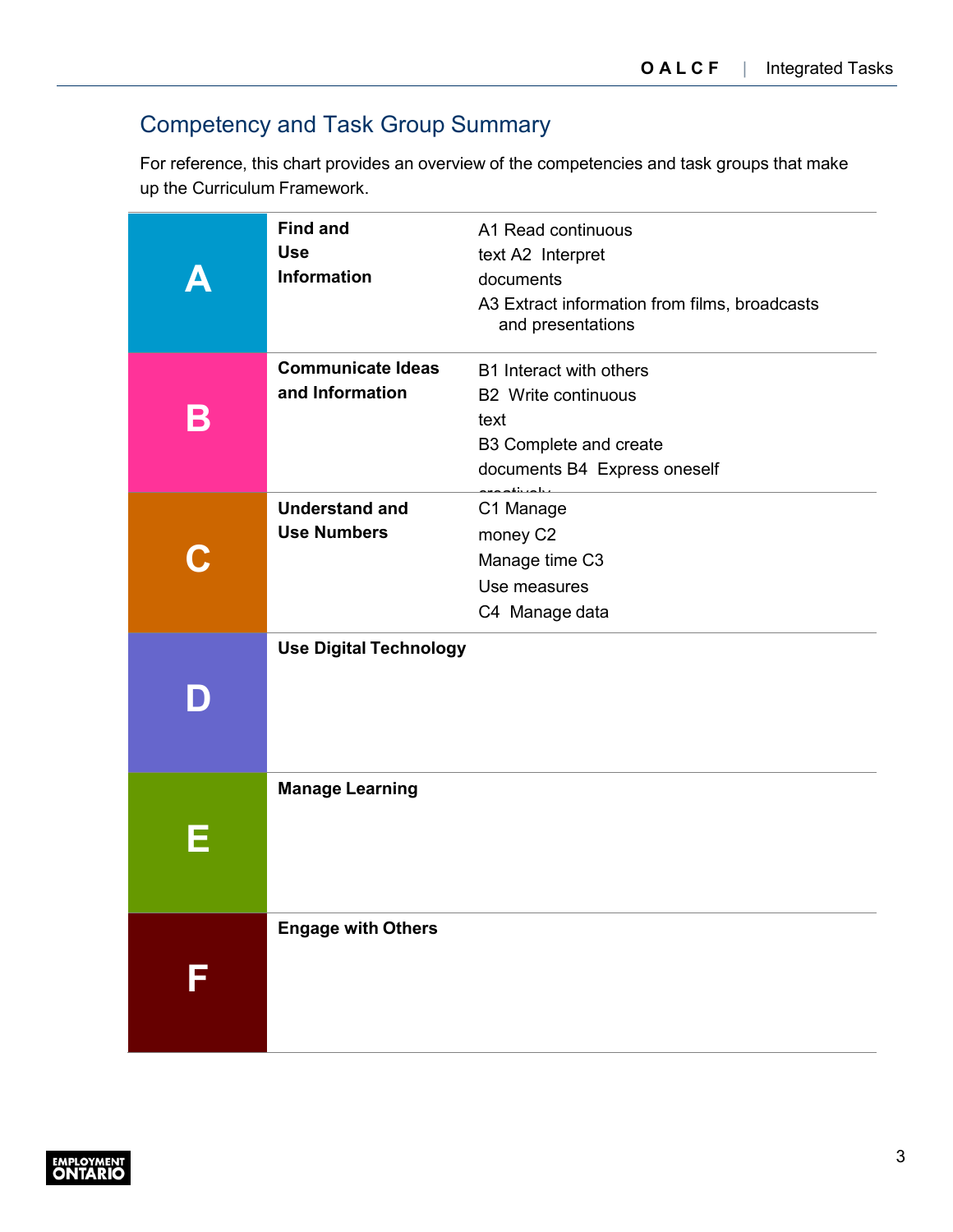j

# <span id="page-5-0"></span>Integrated Task for Employment Path

### Complete an online job application process

This integrated task is for learners who are preparing for employment. The purpose of the integrated task is to have learners submit an online application with a resume in proper business format. Learners will create a complete resume listing their skills, experience and educational background by copying a format provided by the practitioner or by customizing a pre-defined template.

Learners should use words and phrases appropriate for the purpose and audience, as well as basic grammar, punctuation and spelling. They will also use word processing software to format and edit the resume to add to its readability and impact. Learners will research job sites to locate a job for which they can fill out an online job application and upload the resume they have created.

This integrated task can also be used to learn about paper-based job applications and mailing resumes.It may take several sessions to complete. The learner will be evaluated based on the final written resume and technical skills employed in filling out an online job application and uploading a resume.

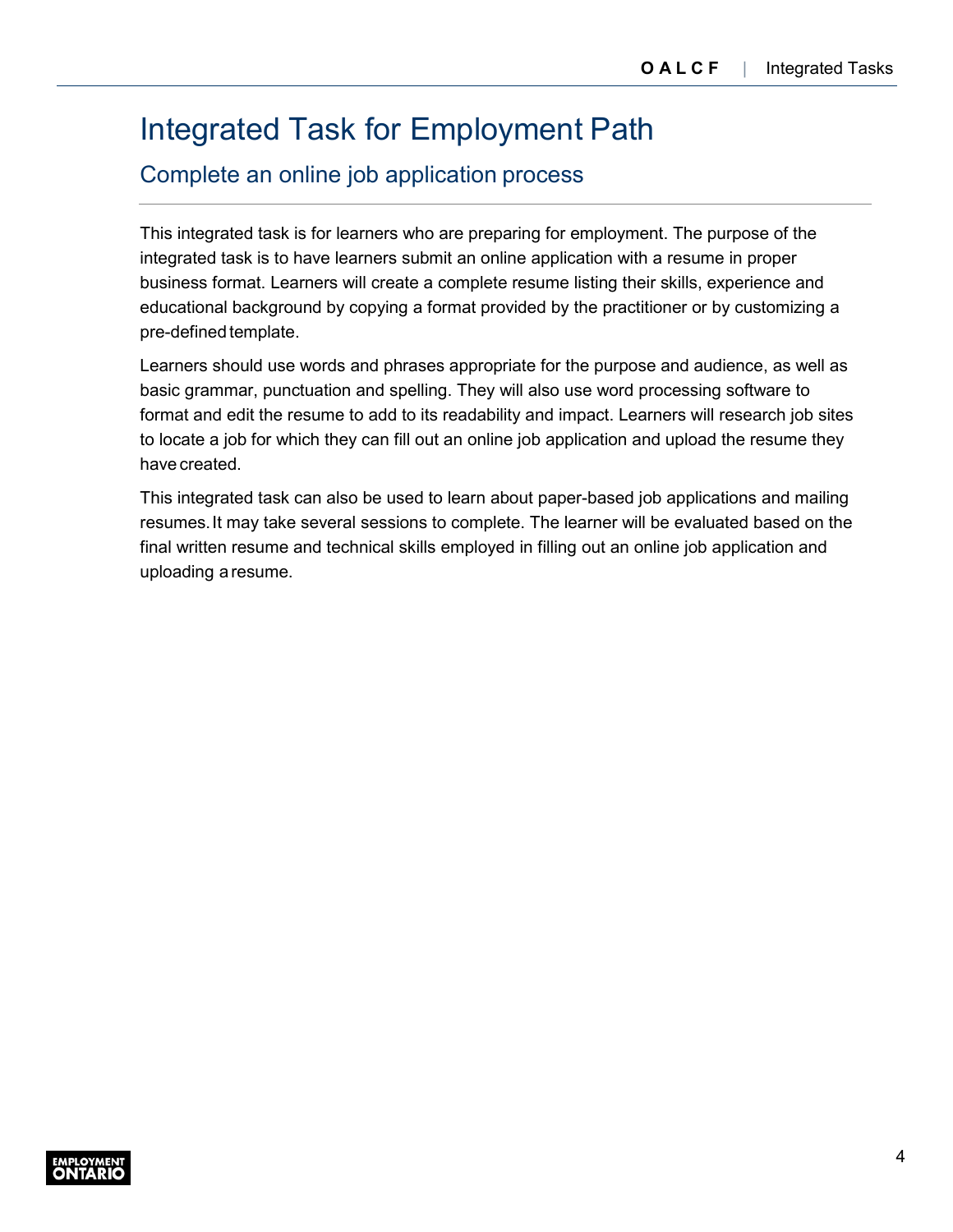### <span id="page-6-0"></span>Mapping Learning Activities to the Framework

Activities that help prepare the learner for the integrated task are described on the following pages, including which competencies and task groups link to each activity.

### **Activity #1: What Are My Strengths?**

Ask the learner(s) to select their personal strengths from a list provided by the practitioner as part of a resume-building exercise.

| Competency A: Find and Use<br><b>Information Task group A1: Read</b><br>continuous text Task group A2:<br><b>Interpret Documents</b> | Competency B: Communicate Ideas<br>and Information<br>Task group B3: Complete and<br>create documents |
|--------------------------------------------------------------------------------------------------------------------------------------|-------------------------------------------------------------------------------------------------------|
| Competency D: Use Digital Technology                                                                                                 | Competency E: Manage Learning                                                                         |
| Task group: n/a                                                                                                                      | Task group: n/a                                                                                       |

### **Activity #2: What Goes into a Resume?**

Discuss the elements of a good resume with the learner(s). Review which kinds of information should be included, e.g. name, address, contact information, profile (important skills and qualities), achievement statements, work experience (including volunteer experience), education and interests. Hand out a resume fact sheet that the learner(s) can use to work on their own resume. Provide and discuss samples of various resume formats. Have the learner(s) list the advantages and disadvantages of different resume formats, i.e. chronological or skills-based. Have the learner(s) fill out a resume template with their own information.

| Competency A: Find and Use Information<br>Task group A1: Read continuous text | Competency B: Communicate Ideas<br>and Information<br>Task group B2: Write continuous text<br>Task group B3: Complete and |
|-------------------------------------------------------------------------------|---------------------------------------------------------------------------------------------------------------------------|
|                                                                               | create documents                                                                                                          |

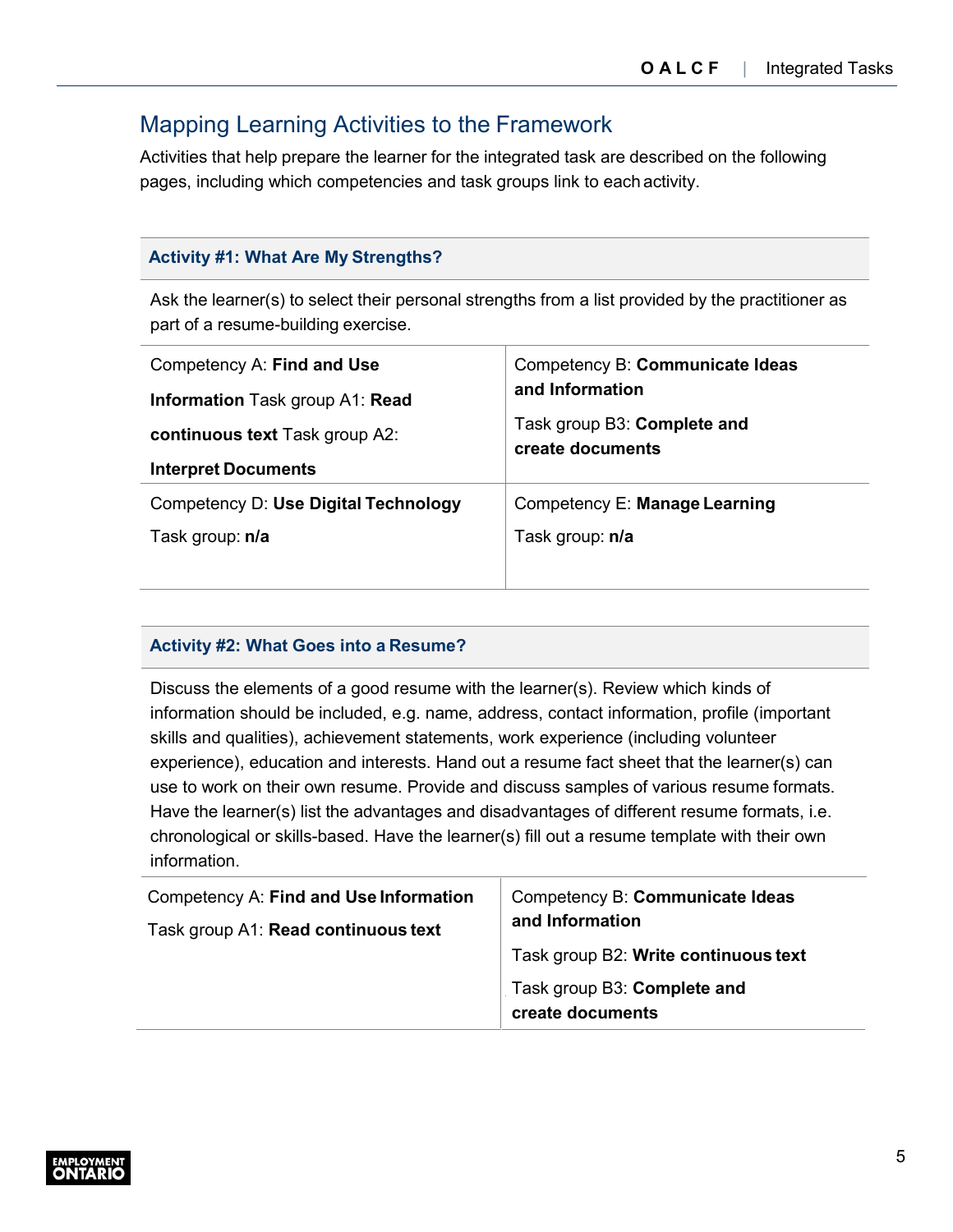### **Activity #3: Create Resume**

Have the learner(s) use word processing software to prepare a properly formatted resume using correct spelling and grammar. Learners may use one of the word processor's predefined templates. The practitioner may provide a sample job advertisement, or the learner(s) may search to find job postings they are interested in. Have the learner(s) use sample resumes or templates to create a draft of their resume. Have the learner(s) do basic editing and formatting on their resume. Some learners may require assistance in order to format font size, style, etc. Demonstrate to the learner(s) how to use the word processor's spell/grammar check to edit their resume. The learner(s) should format their resume to suit their needs and employment goal.

| Competency B: Communicate Ideas                 | Competency D: Use Digital Technology |
|-------------------------------------------------|--------------------------------------|
| and Information                                 | Task group: n/a                      |
| Task group B3: Complete and<br>create documents |                                      |

### **Activity #4: Apply for a Job**

The focus of this activity is paper-based job application forms. Provide a variety of sample job application forms and ask the learner(s) to fill them out. Discuss with the learner(s) which types of job applications they have filled out in the past and ask them to share any problems they have had with that process. Read over the job applications and ensure that the learner(s) understand(s) what information is required to properly complete the form. The practitioner may create a slide show or overhead of the forms and model how to properly fill them out. Remind the learner(s) to print neatly and legibly so that employers can easily read their information. Have the learner(s) point out the main headings of a job application, fill out appropriate sections and printlegibly.

Competency B: **Communicate Ideas and Information**

Task group B3: **Complete and create documents**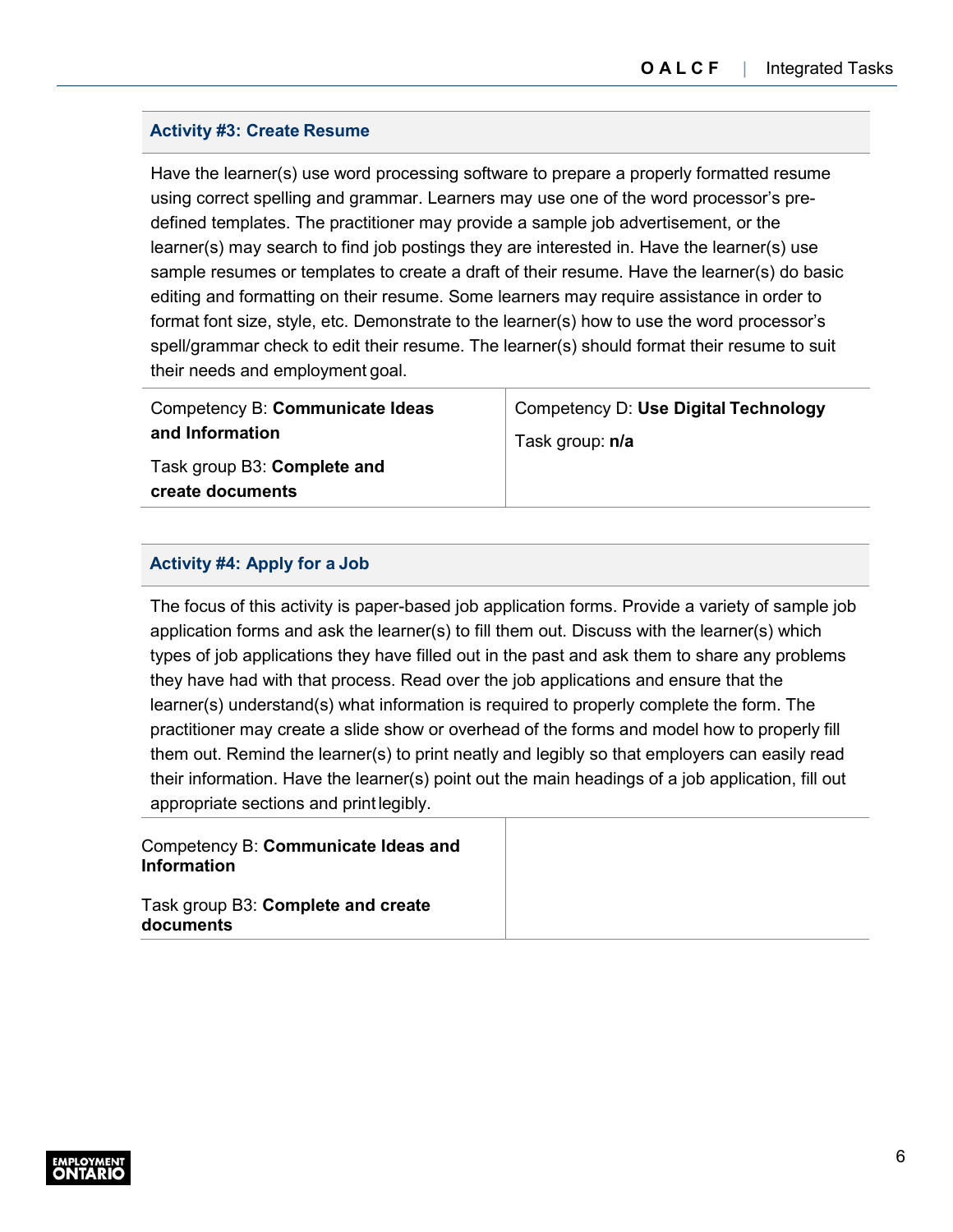### **Activity #5: Apply Online**

The focus of this activityis exploring and utilizing online job postings. Discuss with the learner(s) the fact that many job opportunities are posted on the Internet. Lead a discussion about the advantages and disadvantages of posting resumes and filling out job applications online. Before beginning this activity, ensure that learners have an email address and explain that most online job applications require an email address.

Ask the learner(s) to have a paper or electronic copy of their resume on hand for reference. Explainto learners that online job forms, options and instructions will vary with company websites. Explain that sometimes they will need to create and maintain a user profile on a website or upload supporting documents, e.g. resume, documents or certificates.

The practitioner may walk the learner(s) through the process of creating a user profile. Review some of the technical skills needed to fill out an online job application, e.g. navigating fields on a web page, selecting radio buttons, using drop-down menus and uploading documents. Provide learners with some tips and warnings about online job applications, such as not to use the "Refresh" button, "Enter" key or "Back" key. Explain that learners should read over the entire form before they start filling it out in case they are required to enter information that they do not have on hand.

Explain that job postings on websites may not be obvious. Demonstrate how to use a website's search function to search for "jobs" or to navigate to the "Careers" or "Employment Opportunities" sections.

The practitioner can use a slideshow or provide screen captures from various websites thataccept online job applications to point out the various fields and sections of an online form.

Have the learner(s) compare two websites and write down differences between each company's online job application forms. Have the learner(s) navigate and correctly fill out fields on a webpage. This activity may require several lessons for some learners. As a followup, ask the learner(s) to create a list of tips for filling out an online job application.

| Competency D: Use Digital Technology | Competency B: Communicate Ideas                 |
|--------------------------------------|-------------------------------------------------|
| Task group: n/a                      | and Information                                 |
|                                      | Task group B3: Complete and<br>create documents |

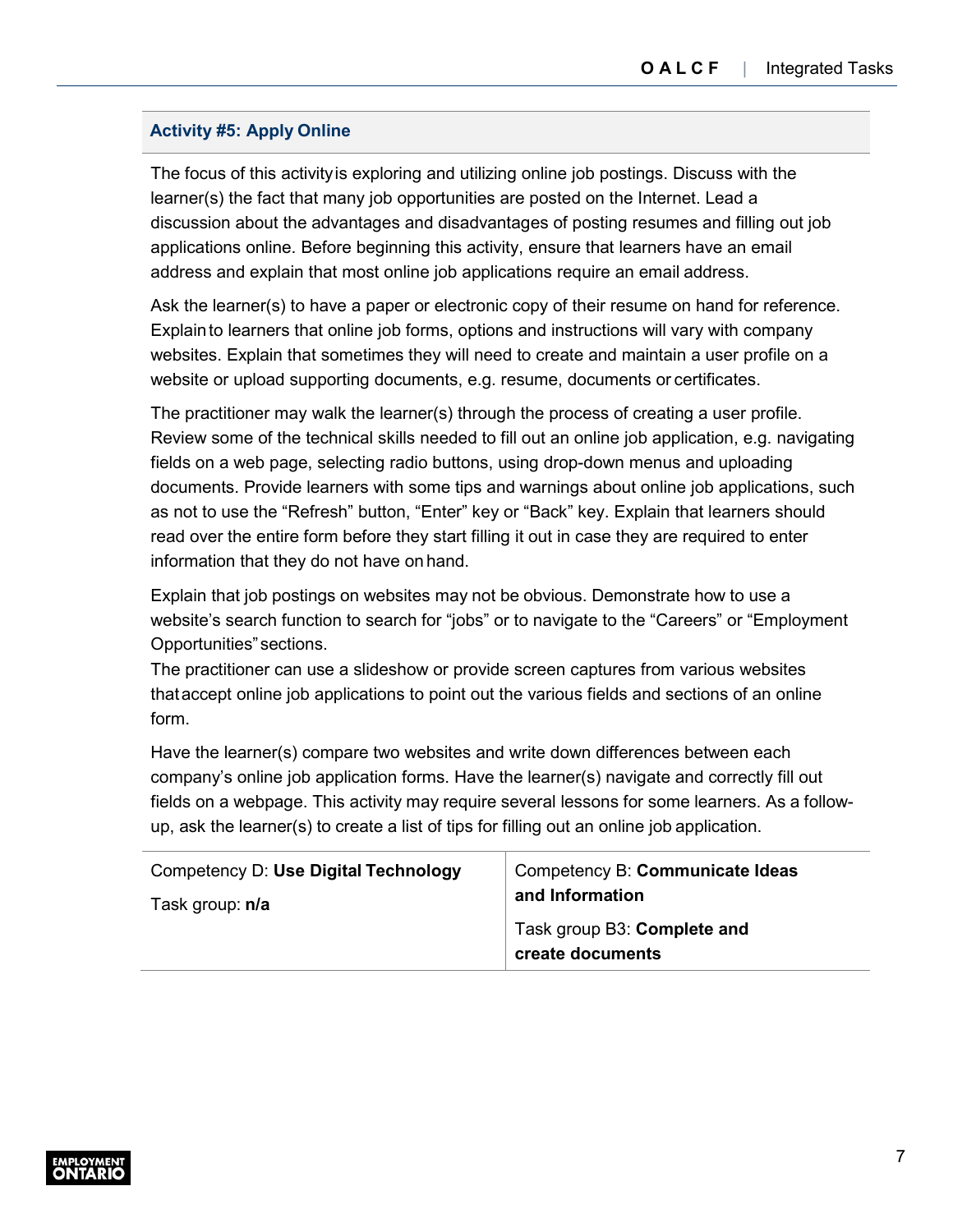j

#### **Activity #6: Create A Career Portfolio**

Provide the learner(s) with a binder and page dividers to use in developing their career portfolio. Discuss with the learner(s) how they might choose to organize their learning activities and any other important papers that could display their strengths to an employer.

This career portfolio can contain a copy of their employment goals, a list of potential employers, a personal inventory of skills, a resume, reference letters, cover letters or whatever else each learner feels shows their strengths. The learner(s) can organize this portfolio in any way they choose, and they will update their portfolio with any relevant materials. Have the learner(s) independentlyselect documents and organize them in a way they find meaningful.

| Competency B: Communicate Ideas | Competency E: Manage Learning |
|---------------------------------|-------------------------------|
| and Information                 | Task group: n/a               |
| Task group B3: Complete and     |                               |
| create documents                |                               |

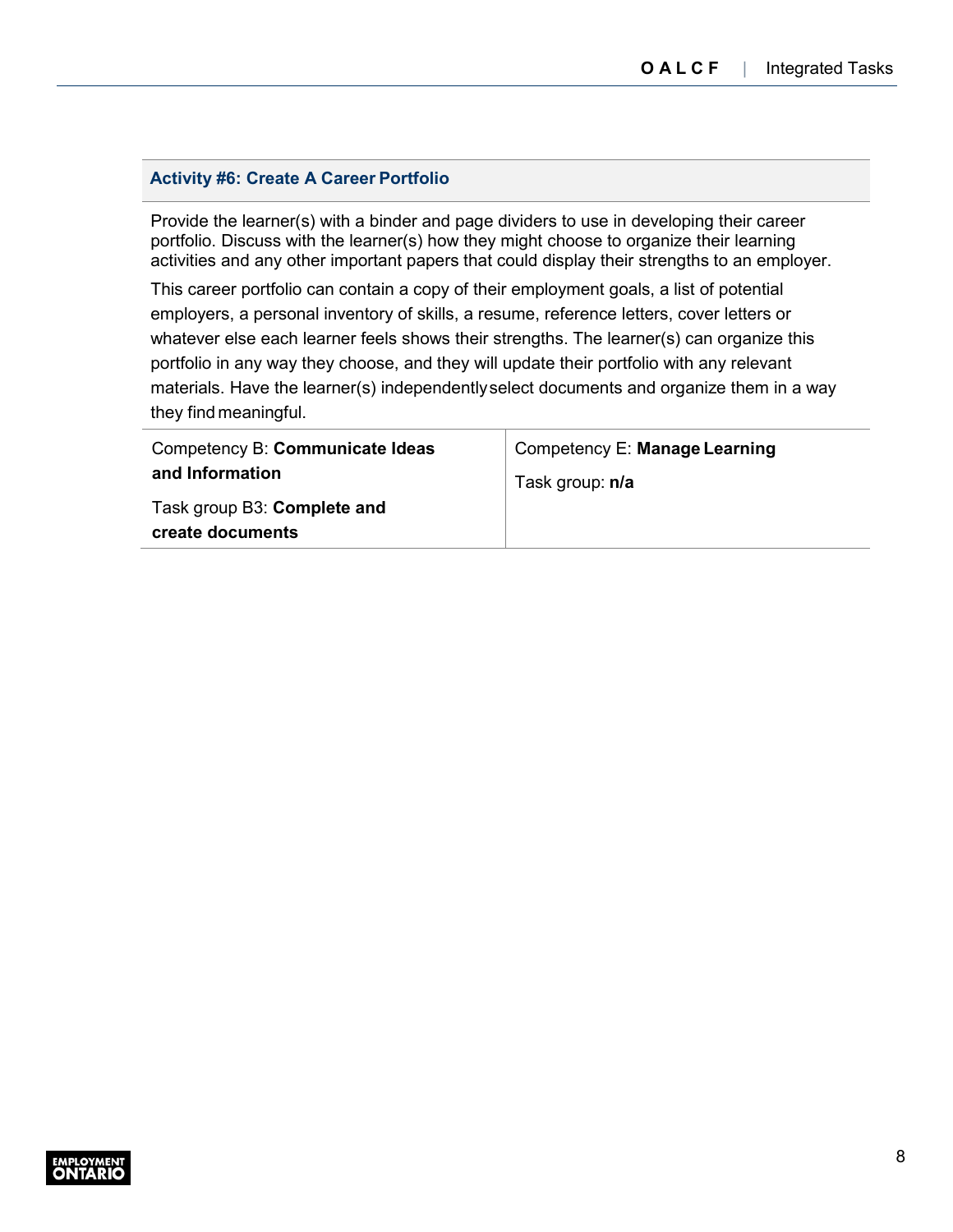j

# <span id="page-10-0"></span>Integrated Task for Apprenticeship Path

# Estimate project/job costs to provide to a mock client

This integrated task is intended for learners who are preparing for an apprenticeship program. It could be completed as a small group project or individually. The purpose of the integrated task is to have learners prepare an estimate for a mock client and then present the estimate, in an invoice format, to that client. The project/job could be replacing the flooring in a multi-unit residence, remodelling a bathroom, catering a banquet for 100 people or something of a similar scope.

The emphasis for this integrated task is not on the technical aspect of the project but on the tasks associated with creating the estimate. Costs that should be included in the estimate include all materials/supplies and labour. Learners can use different resources to determine the cost of the materials needed and the average hourly rate for labour, but they must try to find the lowest possible price.

The project/job estimate will be presented orally to the "client" (practitioner) for evaluation. The final evaluation will be based on the oral presentation, the final summary and the visual representations (charts, invoice and spreadsheet).

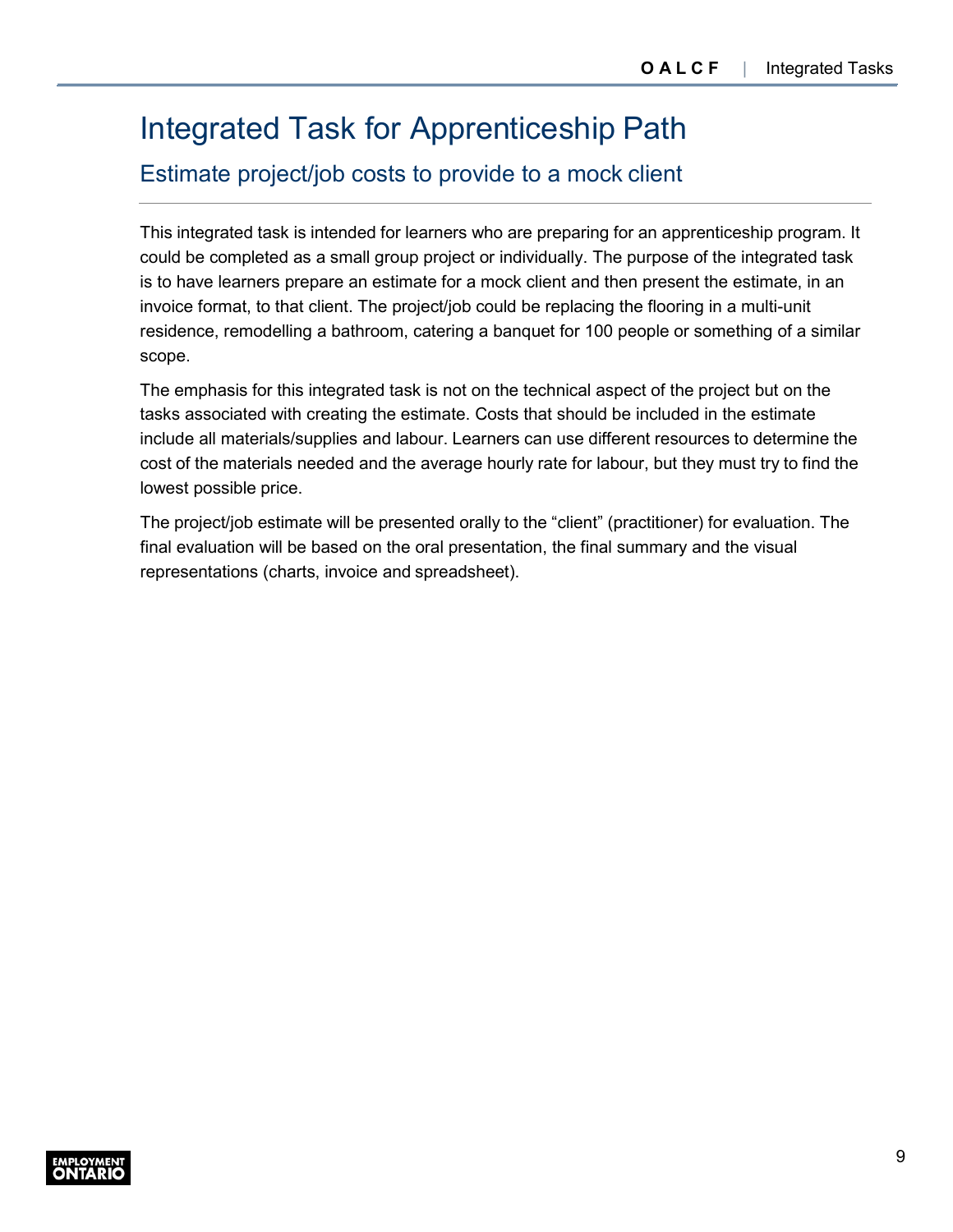# <span id="page-11-0"></span>Mapping Learning Activities to the Framework

Activities that help prepare the learner for the integrated task are described on the following pages, including which competencies and task groups link to each activity.

### **Activity #1: Choose Project**

Set up a meeting with the learner(s) to determine what project/job they will complete. The project should be manageable for the learner(s) but, at the same time, have enough components to produce a detailed and realistic estimate.

| Competency B: Communicate Ideas     | Competency E: Manage Learning |
|-------------------------------------|-------------------------------|
| and Information                     | Task group: n/a               |
| Task group B1: Interact with others |                               |

### **Activity #2: Outline Project**

Have the learner(s) create a point-form outline of how they think this project will evolve. They should outline the components/steps of the project, some of the initial resources needed and how the project will be presented.

| Competency B: Communicate Ideas | Competency E: Manage Learning |
|---------------------------------|-------------------------------|
| and Information                 | Task group: n/a               |
| Task group B3: Complete and     |                               |
| create documents                |                               |

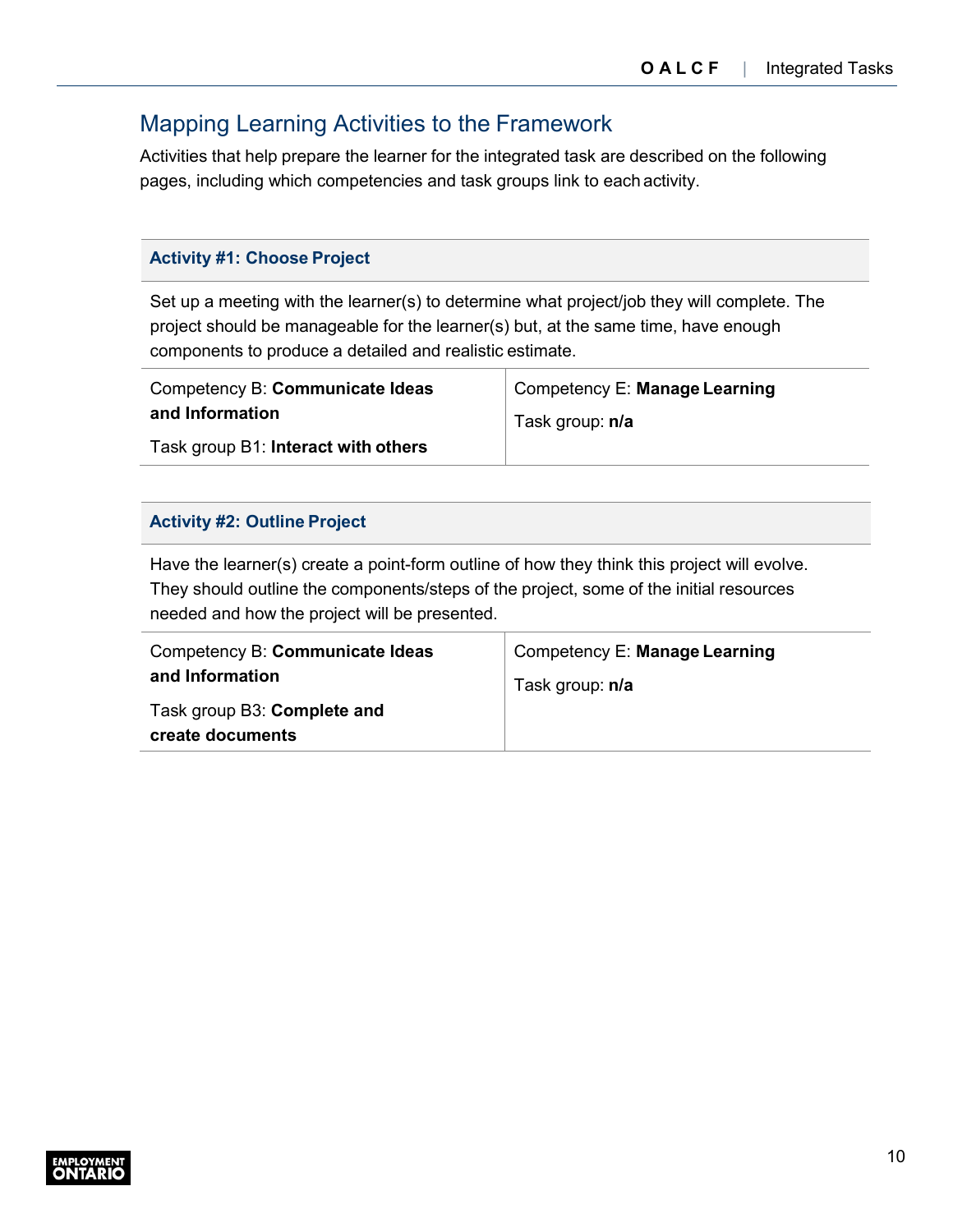### **Activity #3: Schedule Project**

Have the learner(s) create an organized chart/tracking sheet with timelines for each of the steps of the project. Identify how each step relates to the completion of the project. Review strategies to successfully reach each step. Explain to the learner(s) that growth in learning happens once a step is completed and the new ones are started. This is part of continuous learning.

| Competency B: Communicate Ideas | Competency E: Manage Learning |
|---------------------------------|-------------------------------|
| and Information                 | Task group: n/a               |
| Task group B3: Complete and     |                               |
| create documents                |                               |

### **Activity #4: Locate Resources forEstimate**

Have the learner(s) look for other projects/jobs that are similar to the one they will be completing. They can look for designs or models on the Internet, or they may know trades people who could offer advice as to what is required in the project/job. The learner(s) may need to inquire about the qualities of a good quote and invoice.

| Competency A: Find and Use Information | Competency D: Use Digital Technology |
|----------------------------------------|--------------------------------------|
| Task group A2: Interpret documents     | Task group: n/a                      |

### **Activity #5: Represent Project Visually**

Have the learner(s) create a visual representation of the project to be completed in order to determine which parts/supplies will be needed to complete the project/job. The visual representation can be a 3D model or a detailed sketch/outline, depending on the project. The visual representation must include measurements and dimensions as applicable.

| Competency B: Communicate Ideas           | Competency C: Understand and Use |
|-------------------------------------------|----------------------------------|
| and Information                           | <b>Numbers</b>                   |
| Task group B4: Express oneself creatively | Task group C3: Use measures      |

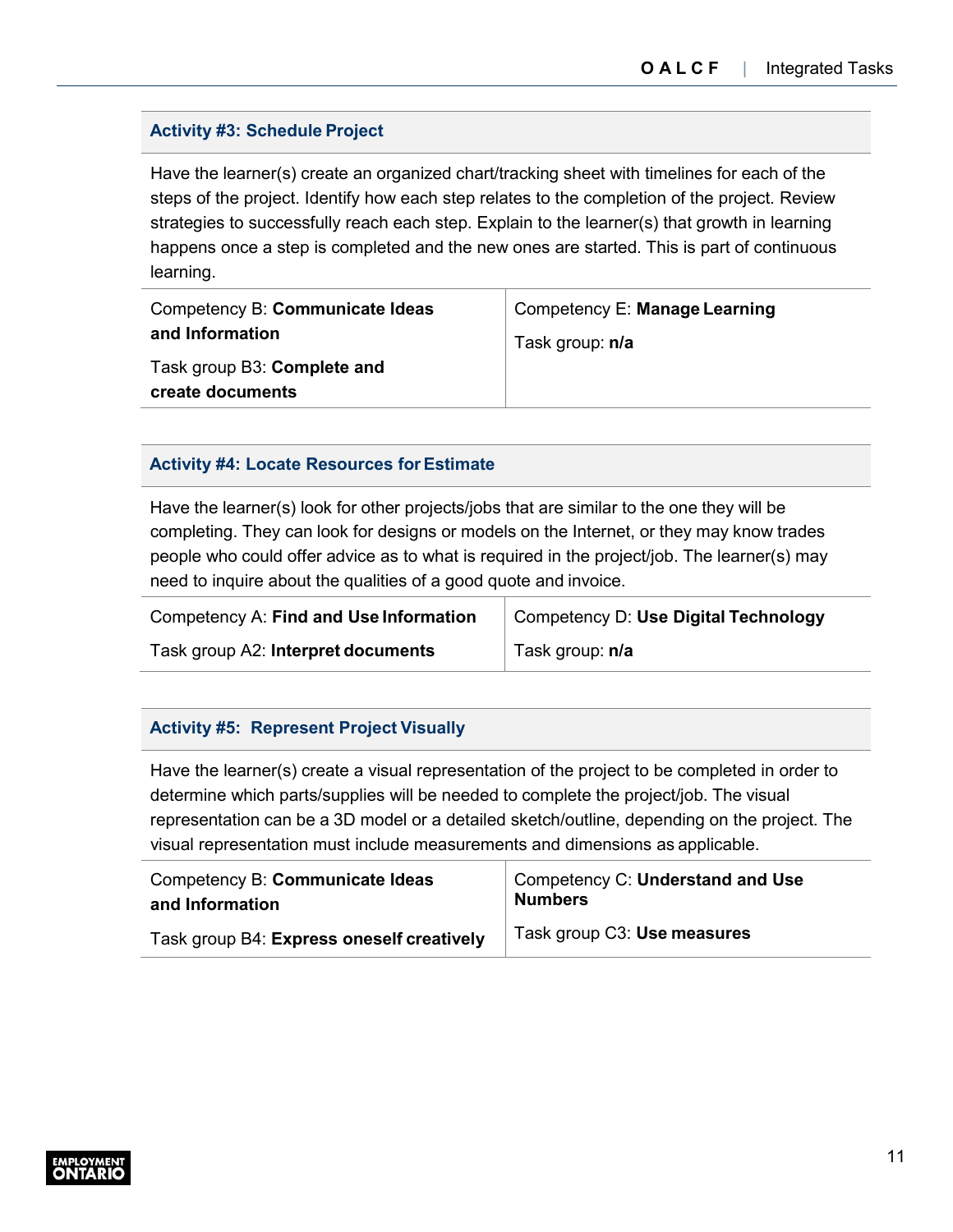### **Activity #6: Determine Project Scope**

If the project chosen by the learner(s) requires measurements, they will have to take these accurately in order to determine the amount of materials needed. The learner(s) may need to use perimeter and/or area formulas to record the measurements needed to calculate the costs of materials, e.g. the area of the floor of a room so they will know how much floor covering to purchase. In the catering example, they would need to determine multiples of recipes and quantities required to serve the number of people at the mock event.

Competency C: **Understand and Use Numbers**

Task group C3: **Use measures**

### **Activity #7: Compare Prices**

The learner(s) will compare quantities, products and prices available from three catalogues/suppliers to determine the best prices for each product. The parts/supply catalogues/flyers may be from local suppliers or from national distributors. The learner(s) must account for shipping costs if the suppliers they choose to use are not local.

Have the learner(s) compare three online parts or materials websites using tabbed browsing, which enables one to open several websites in the same window. A demonstration maybe needed to show learner(s) how they can simultaneously open all the bookmarks/favourites within a folder with tabbed browsing. At this level, the learner(s) should be able to use advanced navigational strategies, customize a browser and perform advanced searches.

| Competency A: Find and Use Information | Competency D: Use Digital Technology |
|----------------------------------------|--------------------------------------|
| Task group A2: Interpret documents     | Task group: n/a                      |

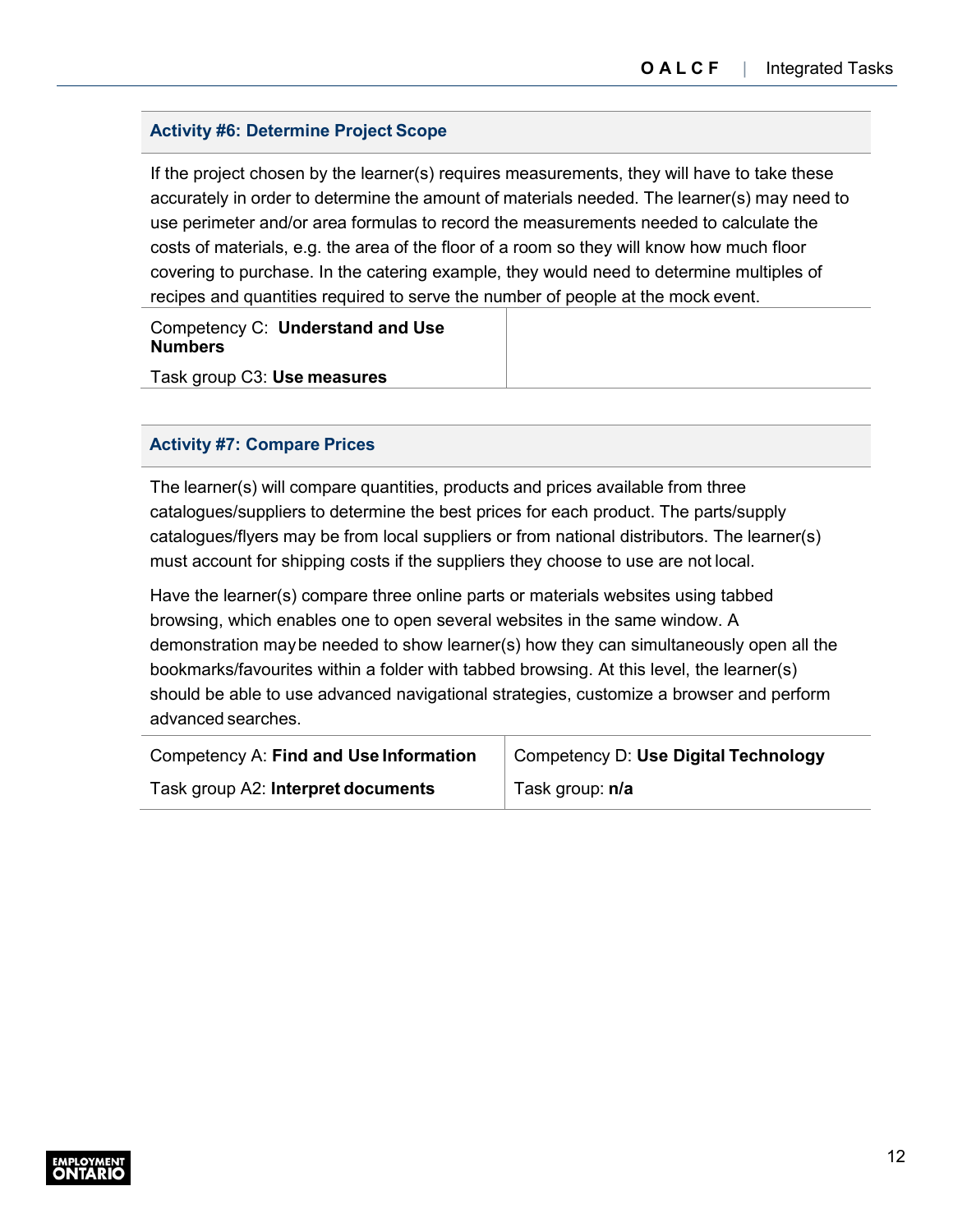### **Activity #8: Show Best Price Scenario**

The learner(s) will create and complete a number of tables to organize the parts/supplies needed to complete this project. The first table will document the parts/supplies they will need to complete the project/job. Having the resulting list of parts/supplies that are needed will assist the learner(s) in organizing their price list. This table should be an ongoing document so the learner can add parts/supplies at a later date if needed.

The second table will be a comparison chart that will assist the learner(s) in determining the best price for the client. The table should be labelled and include the three sources (catalogues or onlinesources) from which the learner compared prices, in order to show the best price scenario.

The final table, to be presented to the mock client, will only have a list of the chosen pats/supplies and the final prices. All other tables will be used to demonstrate to the practitioner the process of arriving at the best price scenario.

A spreadsheet software application may be used by the learner(s) to organize and/or present the information in each of these tables.

| Competency B:                               | Competency C:                               | Competency D: Use         |
|---------------------------------------------|---------------------------------------------|---------------------------|
| <b>Communicate Ideas</b><br>and Information | <b>Understand and Use</b><br><b>Numbers</b> | <b>Digital Technology</b> |
|                                             |                                             | Task group: n/a           |
| Task group B3: Complete                     | Task group C4: Manage                       |                           |
|                                             | Data                                        |                           |

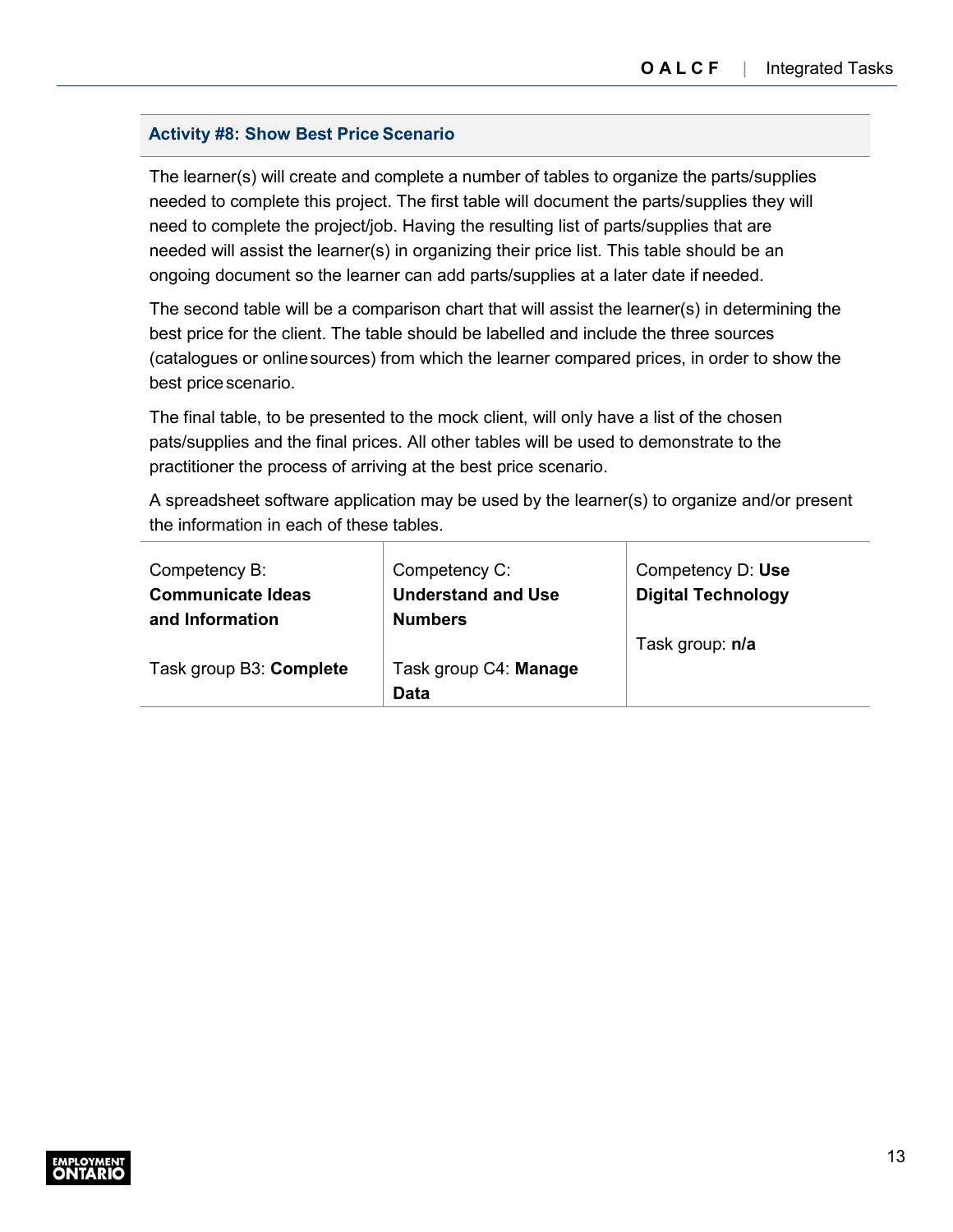### **Activity #9: Estimate Project Time Frame**

Have the learner(s) research the number of hours required to complete this project. The learner must take into consideration whether other qualified persons may be needed to complete the project/job and how this will affect the hours required to complete it.

| Competency A: Find and Use Information | Competency C: Understand and Use<br><b>Numbers</b> |
|----------------------------------------|----------------------------------------------------|
| Task group A1: Read continuous text    | Task group C2: Manage time                         |

#### **Activity #10: Estimate Project**

The learner(s) must complete an estimate of the cost of the project/job. The estimated invoice must include the cost of the parts/supplies. The research that the learner(s) will have already completed regarding the most cost-effective parts/supplies will help the learner(s) to determine what the final cost for parts/supplies will be. The invoice will also include labour costs. The learner(s) will have to determine, through research, the average hourly rate that can be charged for qualified and non- qualified workers (if needed) and then calculate this rate by the estimated hours. If another labourer is needed to complete the project, then this will have to be reflected in the project cost.

| Competency B: Communicate Ideas | Competency C: Understand and Use |
|---------------------------------|----------------------------------|
| and Information                 | <b>Numbers</b>                   |
| Task group B3: Complete and     | Task group C2: Manage time       |
| create documents                | Task group C1: Manage money      |

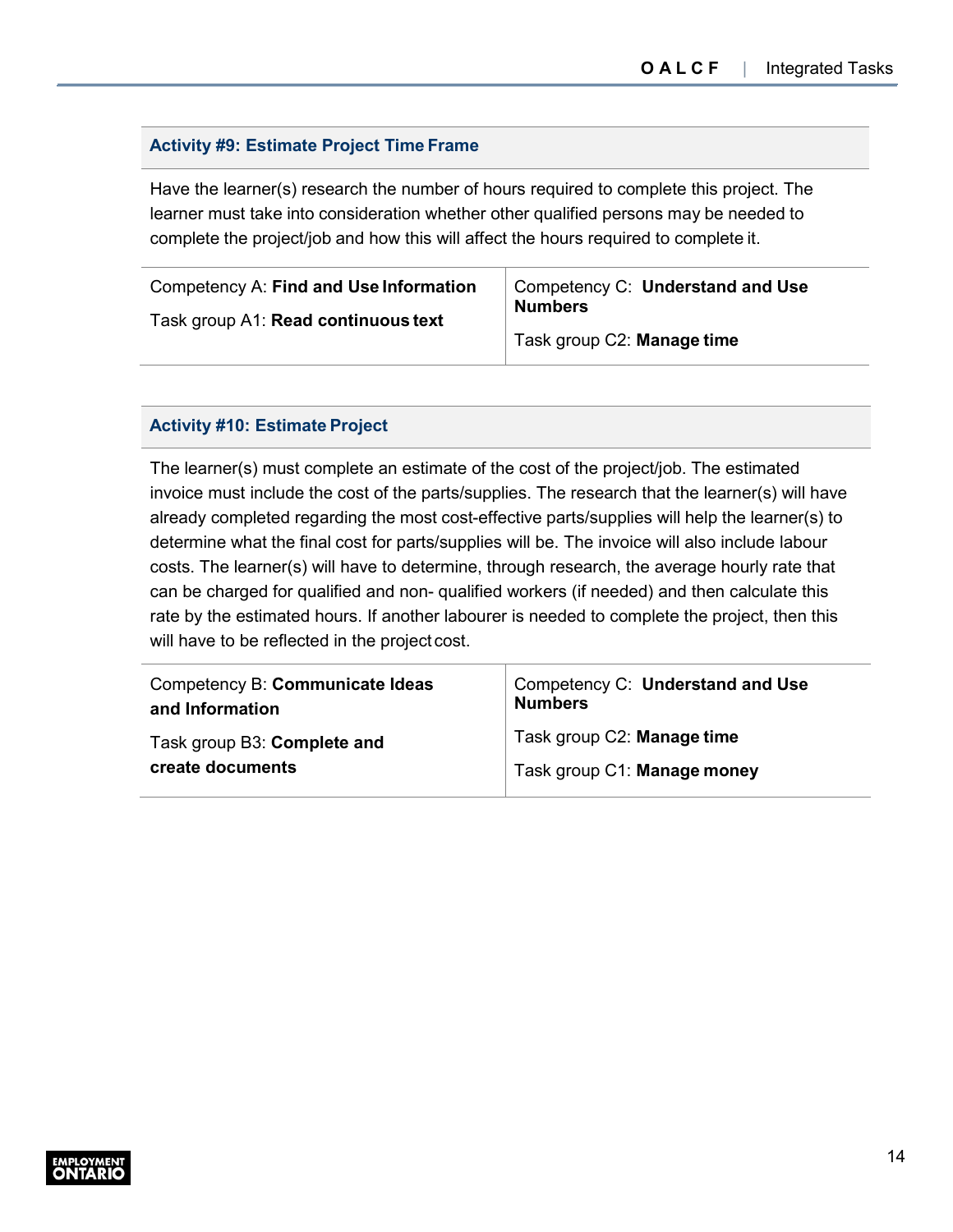### **Activity #11: Present Estimate**

Have the learner(s) present the details of the project/job to the practitioner (in the role of mock client). The learner(s) must present an outline of the project, visually and orally. The presentation will include the rationale for the parts/supplies required, price of parts/supplies and for the amount of hours that will be needed to complete the project. The presentation will also include an estimate for services. The learner(s) may use a presentation software program. If this is the case, they may be asked to set up the computer and projector in order to deliver the final presentation if it is relevant to their goal.

Competency B: **Communicate Ideas and Information**

Competency D: **Use Digital Technology** Task group: **n/a**

Task group B1: **Interact with others**

### **Activity #12: Summarize Estimate Process**

After the presentation to the practitioner, the learner(s) will produce a written summary of the process they have used to deliver this estimate. The learner(s) will also self-evaluate their oral presentation. The practitioner may want to provide a self-evaluation checklist or rubric in addition to, or in combination with, the questions outlined below. The summary should include answers to thefollowing questions:

- 1. How did I determine the most cost-efficient price?
- 2. How did I determine what parts/supplies were needed? (Include anydrawings/visuals.)
- 3. What information did I use to determine the hourly wage for labour costs?
- 4. How did I present the quote? Did I feel confident in my presentation? Did I maintain eye contact? What could I have included to make my presentation more effective? Whatshould I have eliminated to improve the quality and effectiveness of the presentation?
- 5. Could I have done anything differently in order to present a more efficient and/or accurate estimate for this project/job?

| Competency B: Communicate Ideas      | Competency E: Manage learning |
|--------------------------------------|-------------------------------|
| and Information                      | Task group: n/a               |
| Task group B2: Write continuous text |                               |

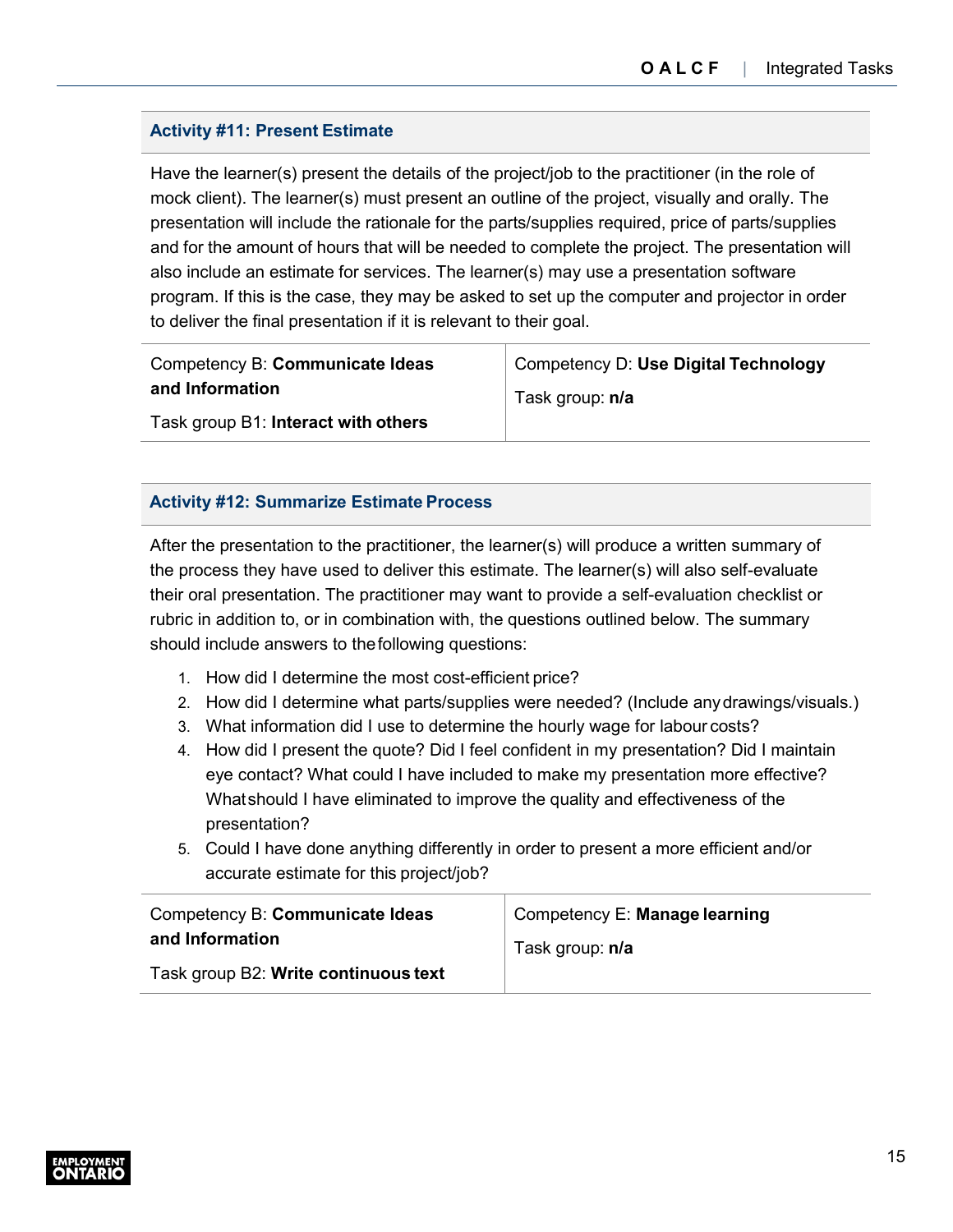# <span id="page-17-0"></span>Integrated Task for Secondary School Credit Path

### Take a test as part of an evaluation for a course

This integrated task is for learners who are preparing for secondary school credit programming. The purpose of the integrated task is to have learners prepare for a test/exam as they would be expected to write in a credit program.

Learners will identify possible barriers to successfully preparing for the test/exam and also learn techniques for study and review. Learners will be encouraged to work with fellow learners to share strategies and support one another while preparing for the test/exam.

The final evaluation could be based on learners completing a learning review checklist where they willbe able to see where they have successfully used their skills and identify areas for future improvement.

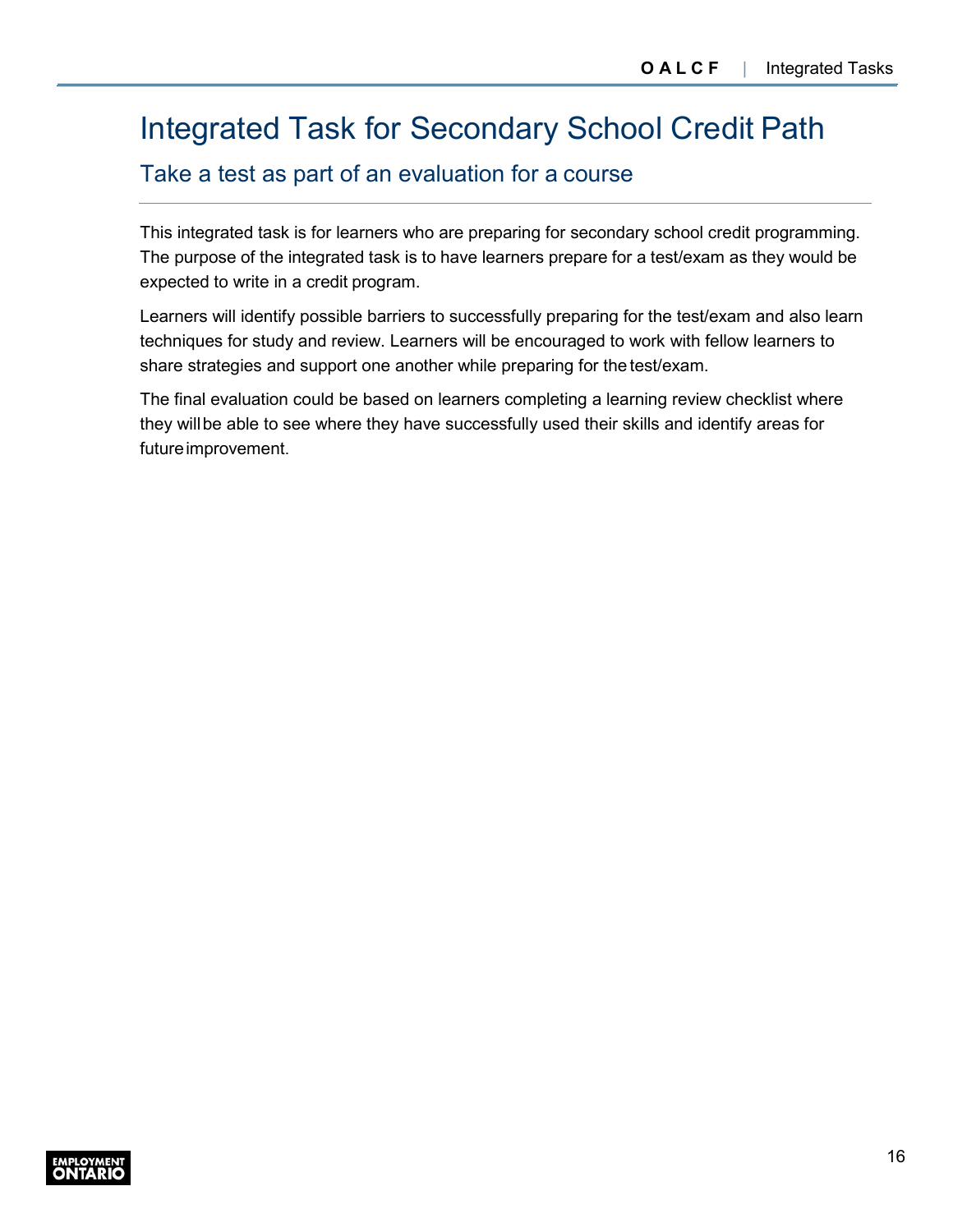# <span id="page-18-0"></span>Mapping Learning Activities to the Framework

Activities that help prepare the learner for the integrated task are described on the following pages, including which competencies and task groups link to each activity.

### **Activity #1: Review Test Parameters**

Have the learner(s) create a list of questions they have about the test. In an informal setting, have the learner(s) ask any questions or request clarifications they may need before writing the test.

Have the learner(s) record the practitioner's responses to these questions in list form forfuture reference.

Encourage the learner(s) to rephrase the practitioner's answers to help with understanding.

### **Activity #2: Manage Distractions from Study**

Have the learner(s) keep a time log for one week in which they identify their "Black Holes of Time Management"– common distractions that keep us from getting things done.

Have the learner(s) complete a "Procrastination Quotient."

Have the learner(s) categorize distractions as one of the following: A Big Problem; Often a Problem; Seldom a Problem; Controllable; or Uncontrollable.

In a group or with the practitioner, have the learner(s) review the time log and look for patterns. Discuss possible solutions to help the learner(s) find time in their day to study. Have the learner(s) set a goal to eliminate one or more of the distractions that may be keeping them from studying regularly and then develop a strategy for reaching this goal. Ask the learner(s) to self-monitor over one to two weeks to determine whether their strategy is working, then readjust ifnecessary.

| Competency C: Understand and Use | Competency E: Manage Learning |
|----------------------------------|-------------------------------|
| <b>Numbers</b>                   | Task group: n/a               |
| Task group C2: Manage time       |                               |

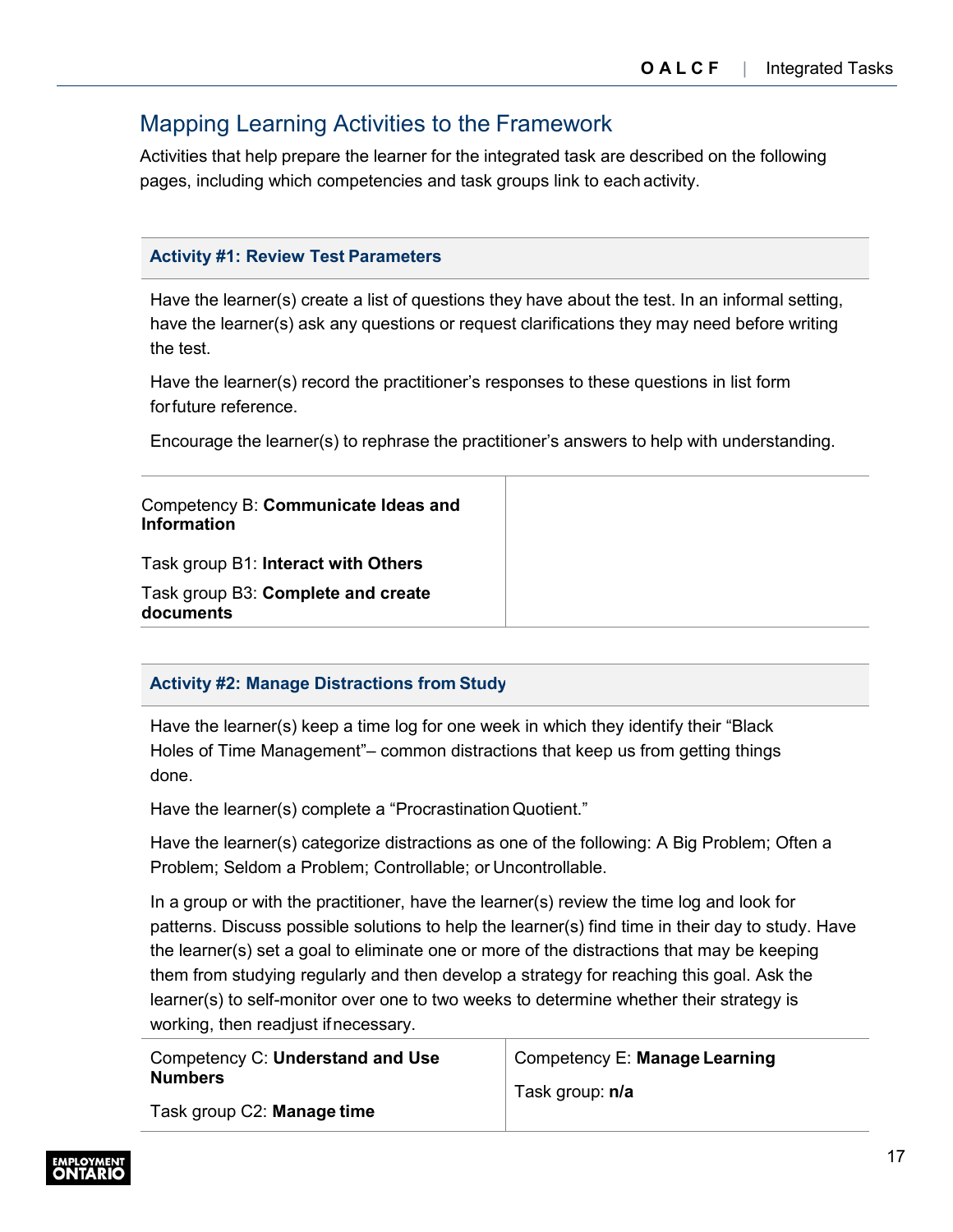#### **Activity #3: Create a Study Schedule**

Have the learner(s) create a plan to review their course notes. Have the learner(s) estimate the amount of time required to ensure adequate study time for the test.

Assist the learner(s) in deciding the best way to organize their time, e.g. a master calendar, a weekly timetable or a daily to-do list. Have the learner(s) schedule work periods on the calendar to study for the test.

Competency C: **Understand and Use Numbers**

Task group C2: **Manage time**

#### **Activity #4: Use Class Study Materials**

Have the learner(s) review their work and notes from the class to find information relevant to the test.

Have the learner(s) review the unit/course summary provided bythe practitioner to ensure s/he is familiar with all areas that will be covered on the test.

Have the learner(s) re-read relevant chapters/sections in the textbook/course materials using the "SQ3R" method (Summarize, Question, Read, Review, Recite). The SQ3R method can be veryuseful in helping students build strategies for reading and reviewing the dense text in textbooks or other lengthy pieces of continuous text.

Competency A: **Find and Use Information** Task group A1: **Read continuous text** Task group A2: **Interpret documents**

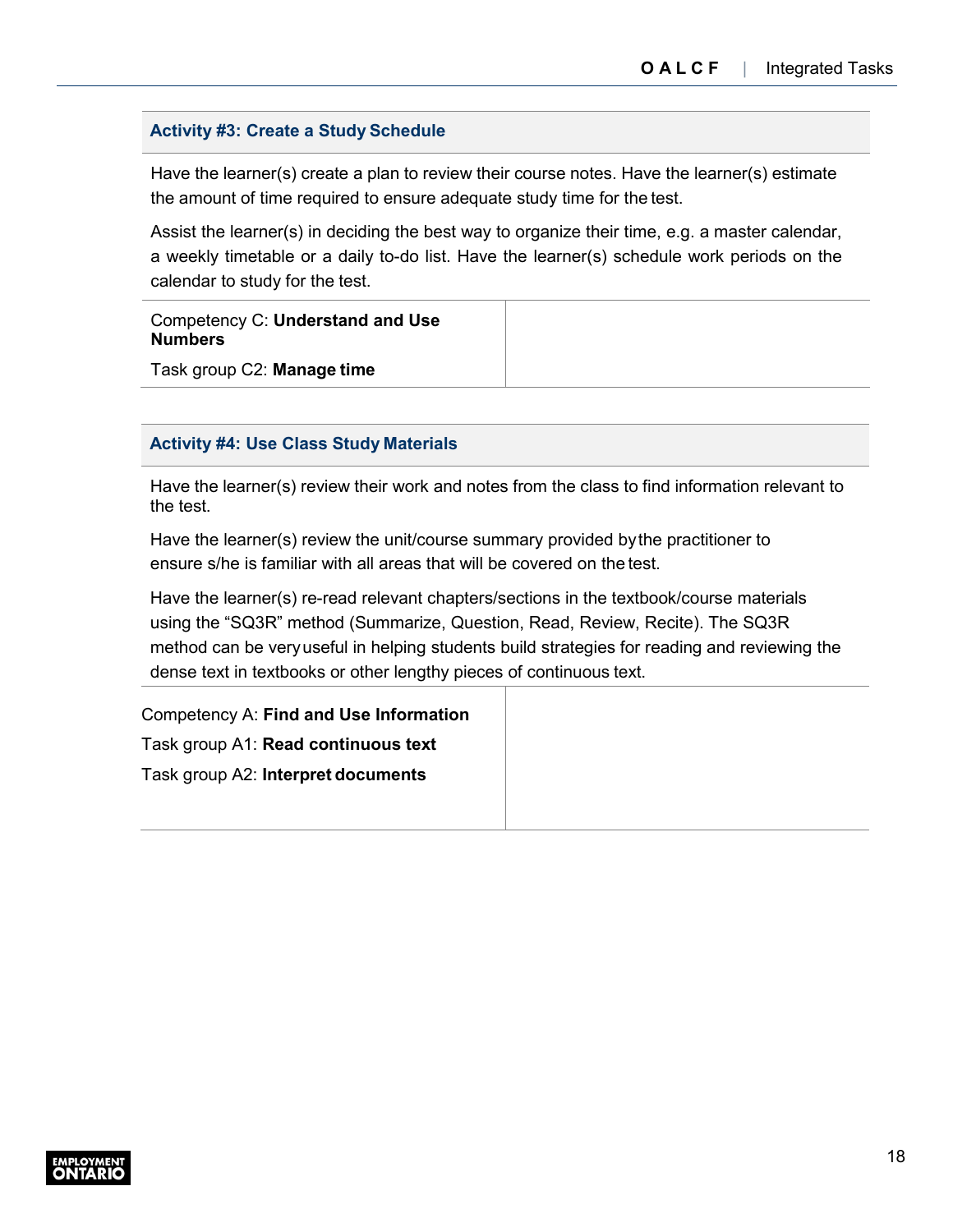### **Activity #5: Use Online Study Materials**

Have the learner(s) use a search engine to find practice sheets or other resources that can be printed and used to review/study.

Have the learner(s) make a list of the online resources that s/he believes were the greatest help for review/study.

Encourage the learner(s) to email the list to his/her practitioner so s/he could provide it tofuture learners.

| Competency B: Communicate Ideas | Competency D: Use Digital Technology |
|---------------------------------|--------------------------------------|
| and Information                 | Task group: n/a                      |
| Task group B3: Complete and     |                                      |
| create documents                |                                      |

### **Activity #6: Prepare for Test**

With assistance from the practitioner, have the learner(s) brainstorm and create a testpreparation checklist. The following are suggestions from resources preparing learners for success in college:

- I checked whether it is a quiz, test, or exam
- I began preparation long before the test
- I understand what material will be covered
- I have done sample tests
- I reviewed my class notes
- I made and used note cards
- I know how long it will take
- I know what kinds of questions will be on the test
- I know how it will be graded
- I actively memorized facts and details

Have the learner(s) complete the checklist and evaluate whether or not they need to do any more work before writing the test.

| Competency B: Communicate Ideas | Competency E: Manage Learning |
|---------------------------------|-------------------------------|
| and Information                 | Task group: n/a               |
| Task group B3: Complete and     |                               |
| create documents                |                               |

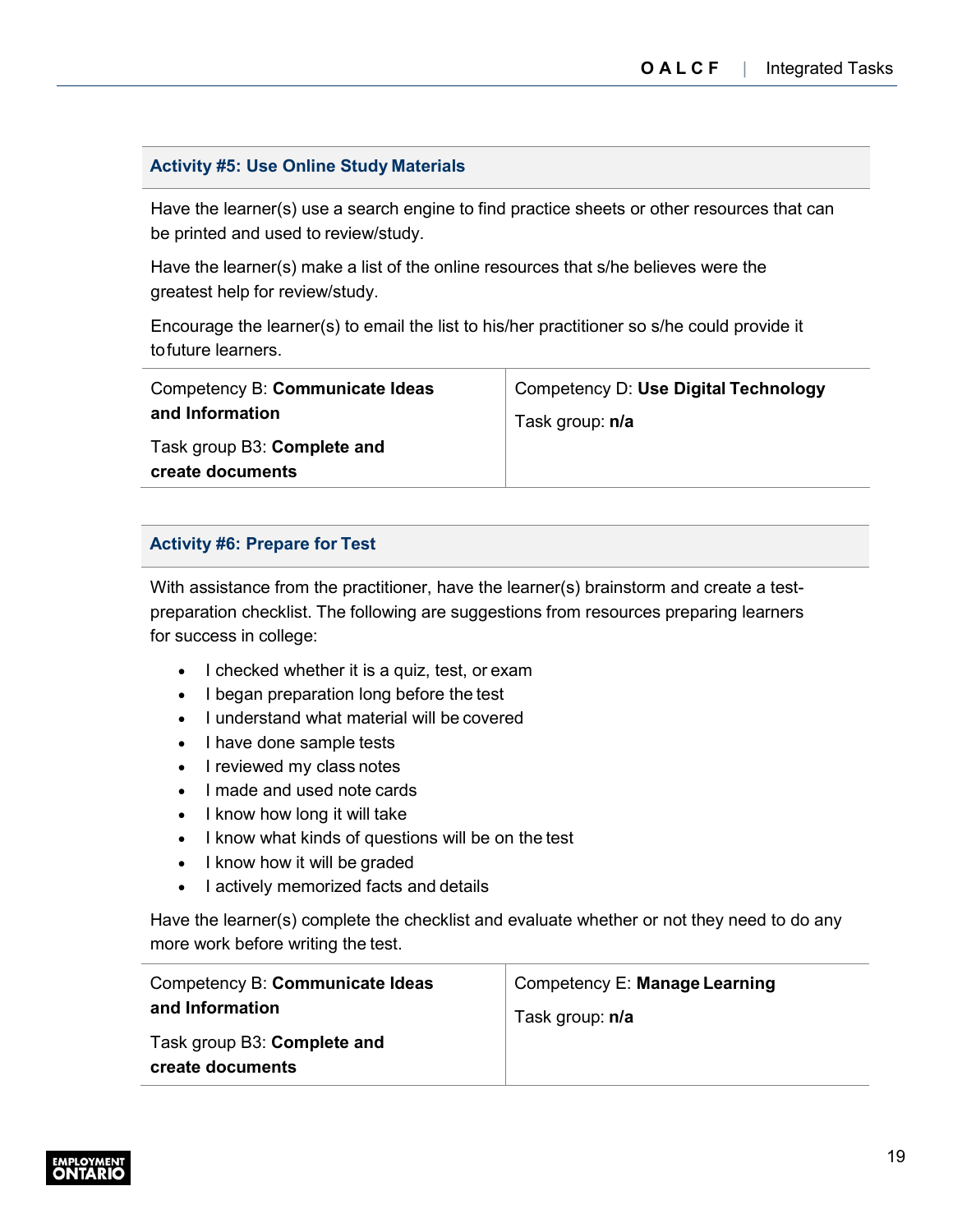### **Activity #7: Form Study Group**

Have the learner(s) work with fellow students to start a study group. Have the study group set a schedule to meet and review various topics.

Encourage the learner(s) to work with the group to help identify each other's learning strengths and needs.

Encourage group members to help each other review course material.

| Competency B: Communicate Ideas     | Competency E: Manage Learning |
|-------------------------------------|-------------------------------|
| and Information                     | Task group: n/a               |
| Task group B1: Interact with others |                               |

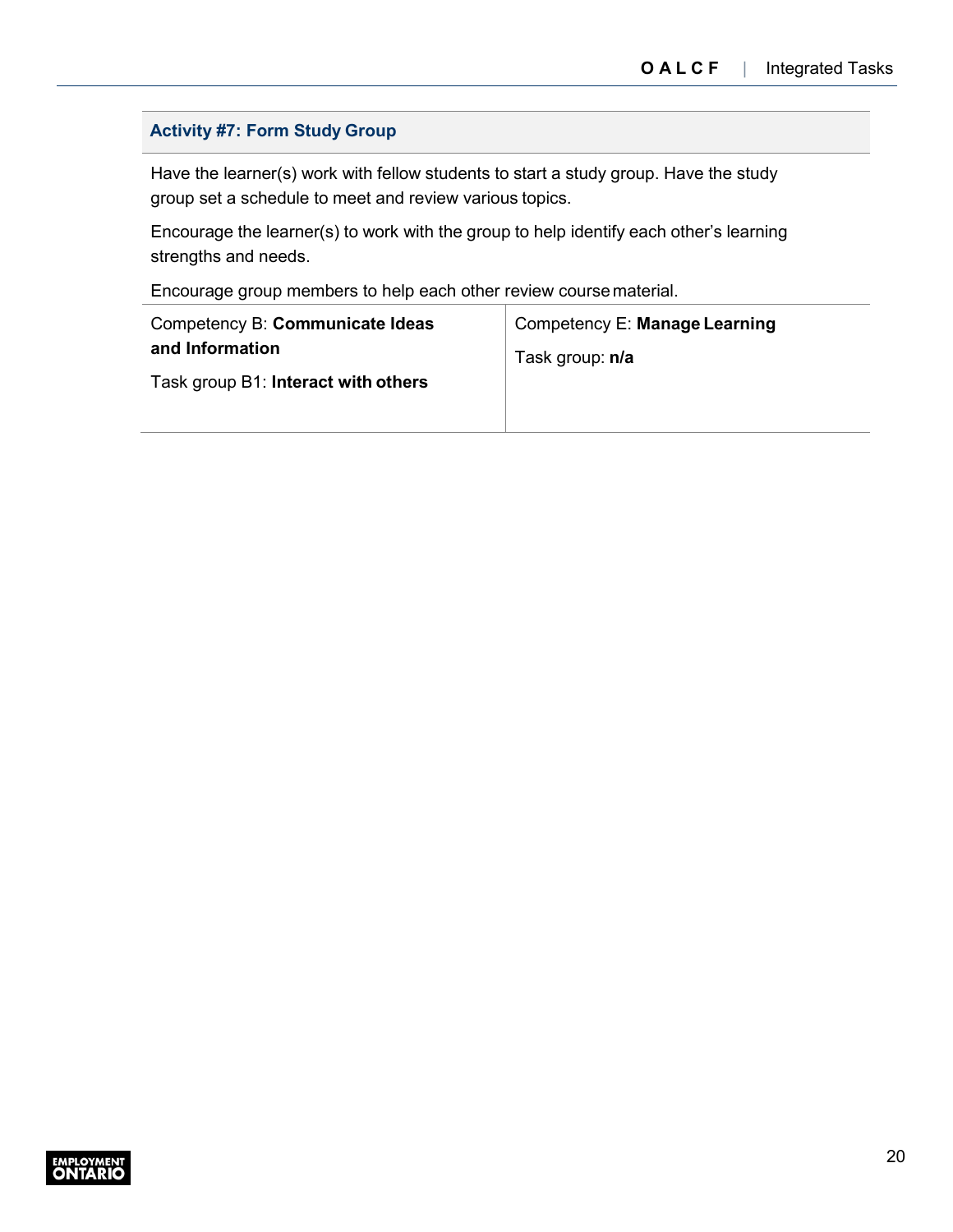# <span id="page-22-0"></span>Integrated Task for Postsecondary Path

### Write a five-paragraph essay for a communications course

The integrated task of writing a five-paragraph essay is for learners who are preparing for postsecondary programs. Essay writing skills are applicable in various settings; however, the essay is an academic paper and writing in this form is a required ability for learners moving on to the postsecondary level. The purpose of the assignment is to have the learner understand the layout of an essay, i.e. introductory paragraph with a supportable thesis statement, followed by three supporting paragraphs and a concluding paragraph. The purpose is also to have learners develop the skill of writing concrete and detailed paragraphs that support the thesis statement.

The style/purpose of the essay can vary, i.e. to inform, to persuade, or to entertain; however, the overall structure of the five-paragraph essay remains the same. Learners will need to apply several previously learned concepts such as grammar skills, sentence and paragraph writing and formatting and editing techniques.

This integrated task involves five key steps for developing a five-paragraph essay: **Pre-write; Organize and Outline; Write; Revise, Edit and Proofread; and Word Process**. Each step may involve more than one activity to promote a full understanding of the relevant skills and concepts that underlie the task.

Evaluation for this task is based on the outline produced by learners and the written essay. The outline should be approved by the practitioner before learners move on to complete the essay.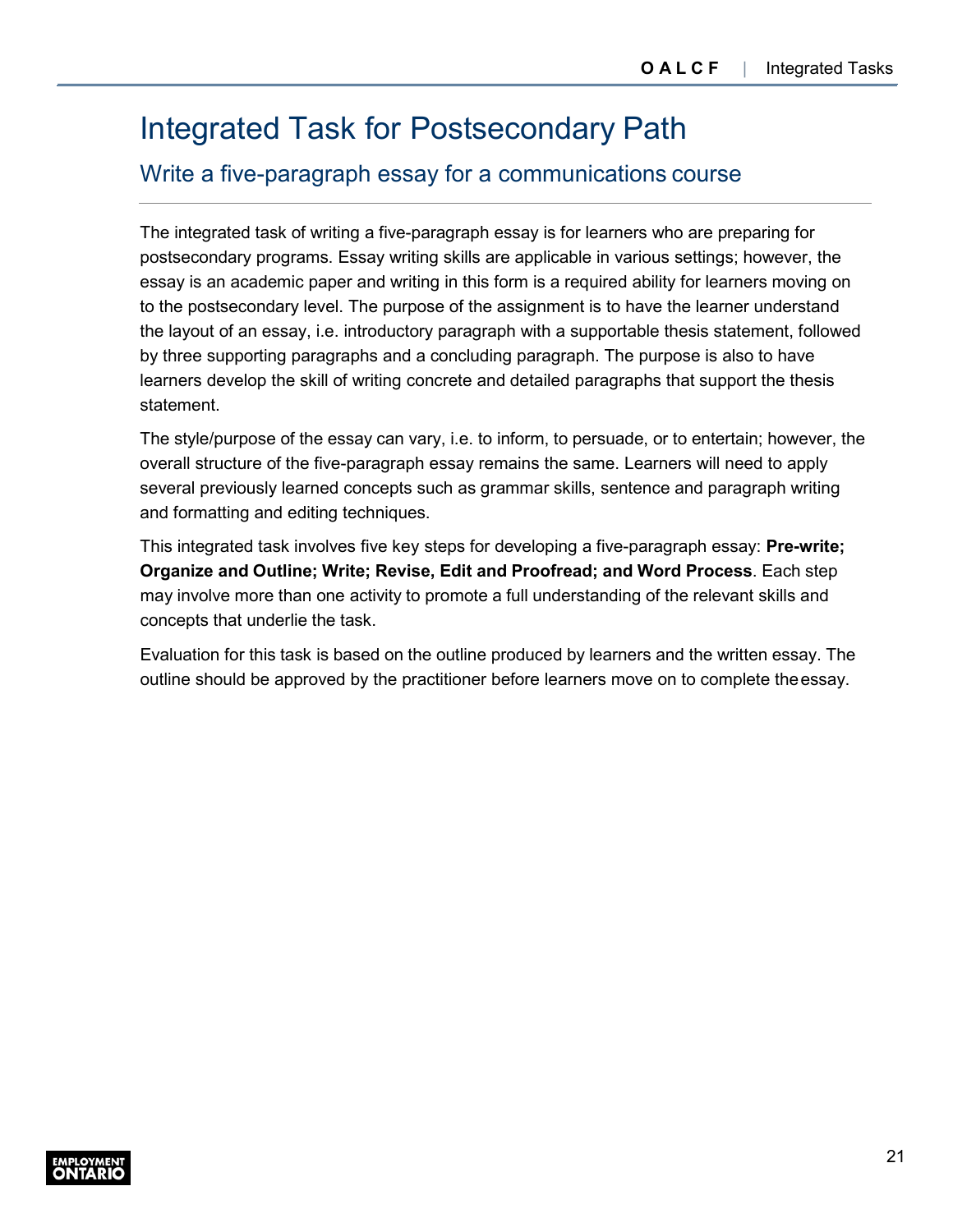### <span id="page-23-0"></span>Mapping Learning Activities to the Framework

Activities that help prepare the learner for the integrated task are described on the following pages, including which competencies and task groups link to each activity.

### **Activity #1: Pre-write**

Have the learner(s) create a personal action plan to identify timelines to complete the five steps in writing an essay. The action plan could include the following: what steps need to be taken; what will make the steps difficult; who will help along the way; and when the essay will be finished. Provide a system for the learner(s) to take responsibility to update their own steps in relation to theessay

Have the learner(s) get organized by identifying sub-tasks involved in completing the fiveparagraph essay integrated task. Learners can schedule the resulting "to-do" lists into a planner for the day, week, month, etc. They could create a learning chart as a reminder of the steps of essay-writing and due dates. All items should reflect the development of their essay.

Discuss with the learner(s) the three main purposes of text: to inform, to persuade and to entertain. Have learners read a short essay that reflects one of these three different purposes. Discuss how the author's approach to each purpose is unique, and help learners identify some of the characteristics of each type of writing. Ask the learner(s) why it would be important to identify these unique characteristics of texts to determine an author's purpose. Possible reasons could include the following: to evaluate and prioritize the relevance of the text to their life; to understand if the author is stating a fact or an opinion; and/or to recognize if the author is being serious, humorous or sarcastic.

Practitioners may remind the learner(s) of some characteristics of the three purposes:

- When an author's purpose is to inform, the author will explain, direct or teach somethingto the reader using clearly stated, provable facts
- When an author's purpose is to persuade, the author tries to reason with and convince the reader to believe or not believe something. This approach may not be based infact.
- When an author's purpose is to entertain, the author wants to provide the reader withan enjoyable, interesting reading experience or tell a story that affectsemotions

Have the learner(s) read and interpret persuasive/argumentative text. Ask them why it is important for them to read and understand this form of text. (Persuasive/argumentative and opinion texts allow the author to use logic and reason to convince readers to agree with his or her opinion on a certain issue. To do so the author needs to devise an argument that uses sound reasoning and solid evidence.) Help the learner(s) to connect this reading to their daily life. Show the learner(s) reading samples that include arguments or opinions about controversial subjects, e.g. smoking, global warming, beauty pageants, violent video games,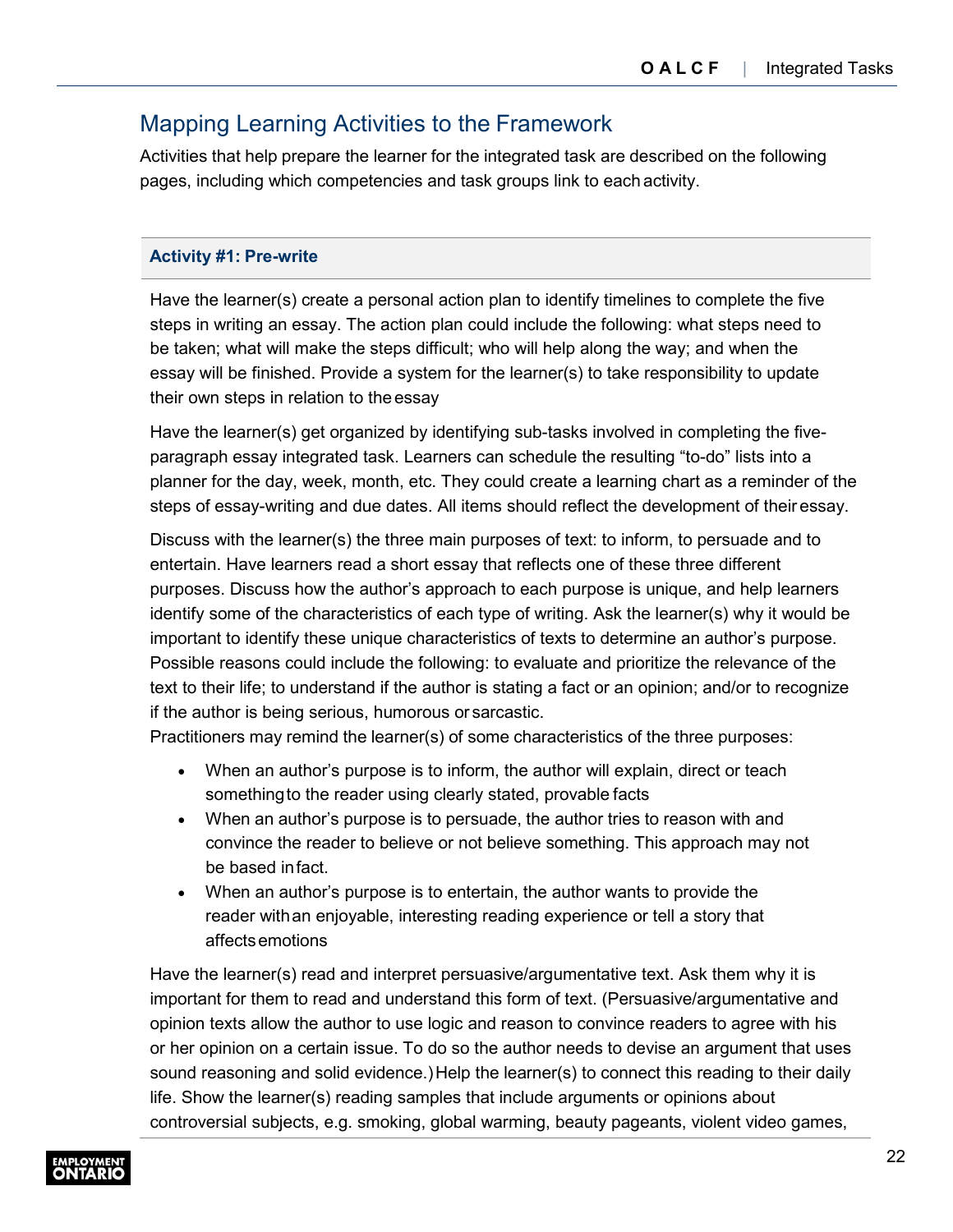etc. Have them assess their own reaction. What convinced them and what did not? They can record their responses on chart paper for comparing with other learners' responses.

Have the learner(s) brainstorm to generate ideas and examples to be used to create a topic for their five-paragraph essay. Explain that all ideas should be included at this stage. The learner(s) could ask for suggestions from other learners, family, friends, and the practitioner, from current events, past experiences, etc. Once all possible ideas have been written down, lead a discussion with thelearner(s) about the pre-written materials. Have them identify the type of essay they will write. If necessary, the practitioner could provide assistance in determining the type of essay towrite.

| Competency A: Find and Use        | Competency B: Communicate    | Competency E: Manage |
|-----------------------------------|------------------------------|----------------------|
| <b>Information</b>                | <b>Ideas and Information</b> | Learning             |
| Task group A1: Read<br>continuous | Task group B3: Complete      | Task group: n/a      |

### **Activity #2: Organize and Outline**

Help the learner(s) develop critical thinking skills for organizing ideas in a logical fashion, or for ordering information in different ways for different purposes, e.g. by chronology to show sequence of events, or by priority/reverse priority of importance. Have the learner(s) create a list of common words and phrases that link ideas and information. Provide an example of a poorly written five-paragraph essay and have the learner(s) work in pairs (or with the practitioner) to rewrite the essay showing a more logical and organized sequence. They can then edit, revise and proofread theessay.

Have the learner(s) review the differences between a main idea and supporting details. Discuss how the use of transition words can organize and signal important information for readers. Transition words,

e.g. first/next/finally, one/two/three can be used to separate main points, supporting details and/or steps in a process. Have the learner(s) organize common themes in the ideas they generated in Activity 1. Have the learner decide which three themes can be fully supported. These will be themain points of the essay. Then the learner(s) will organize supporting points for each. Have the learner(s) write a thesis statement that highlights the three main points.

Have the learner(s) create an essay outline including an opening topic sentence that

| Competency A: Find and Use      | Competency B: Communicate Ideas      |
|---------------------------------|--------------------------------------|
| Information Task group A1: Read | and Information                      |
| continuous text Task group A2:  | Task group B2: Write continuous text |

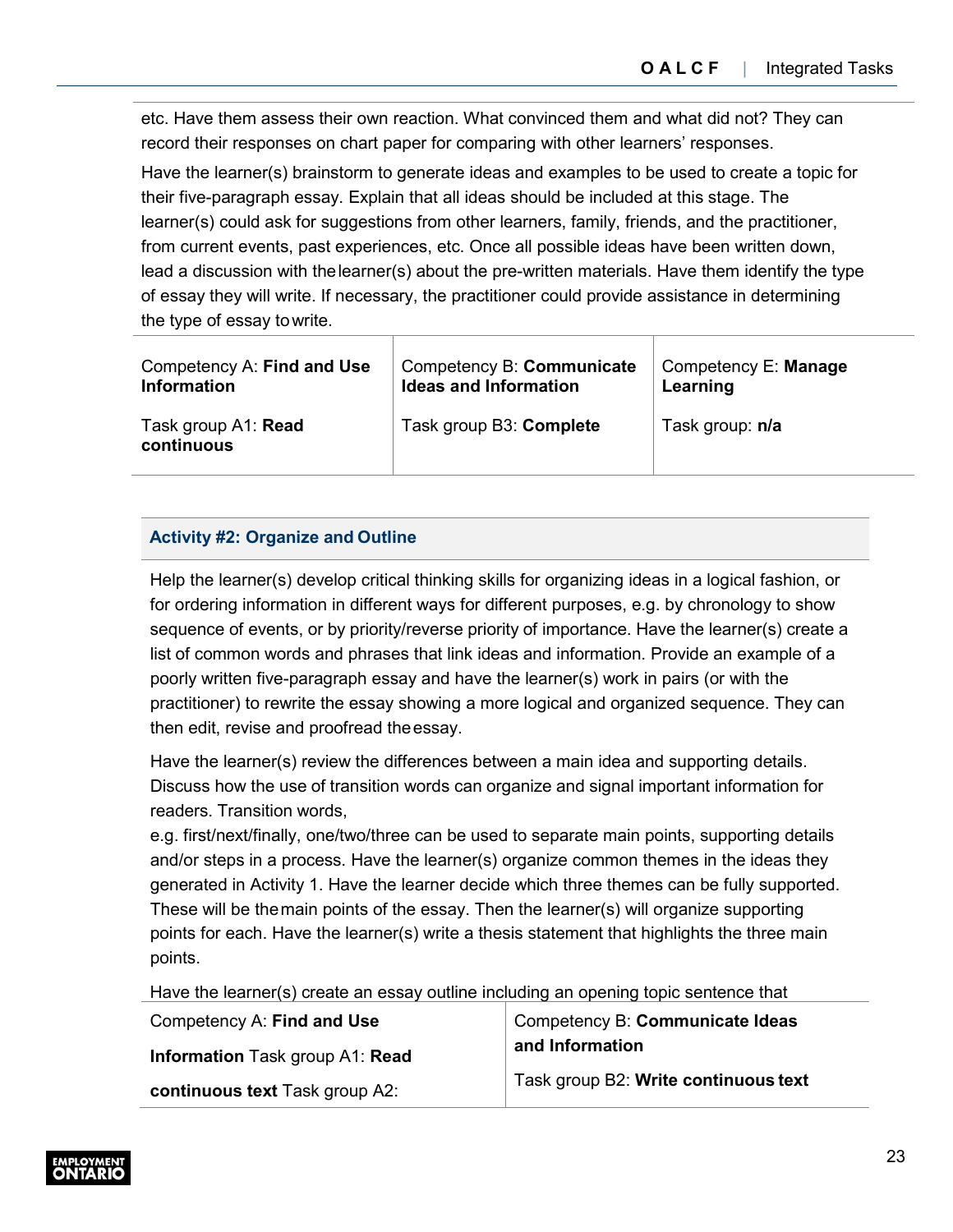### **Activity #3: Write**

Build skills in the learner(s) for writing well-developed paragraphs. Provide direct instructionon organizing ideas and information and structuring aparagraph.

Have the learner(s) begin with the first main point highlighted in their thesis statement. They will writea paragraph on this point that includes all supporting ideas in the most appropriate order. Have the learner(s) write the next supporting paragraph with all details, and then the third supporting paragraph. Encourage the learner(s) to apply all paragraph writing skills, including unity, coherence, topic sentence, transitions, etc. Have the learner(s) write an introductory paragraph. Ensure that they have a strong opening statement using key words to reflect the overall essay.

Have the learner(s) write a three-point thesis statement sentence that includes the topic of the essay as well as the three main points. The order of the three points in the thesis must be the same as the order in which the points are presented in the essay. The thesis statement becomes the final sentence of the introductory paragraph.

Have the learner(s) write a concluding paragraph that mirrors the introductory paragraph

Competency B: **Communicate Ideas and Information** Task group B2: **Write continuous text**

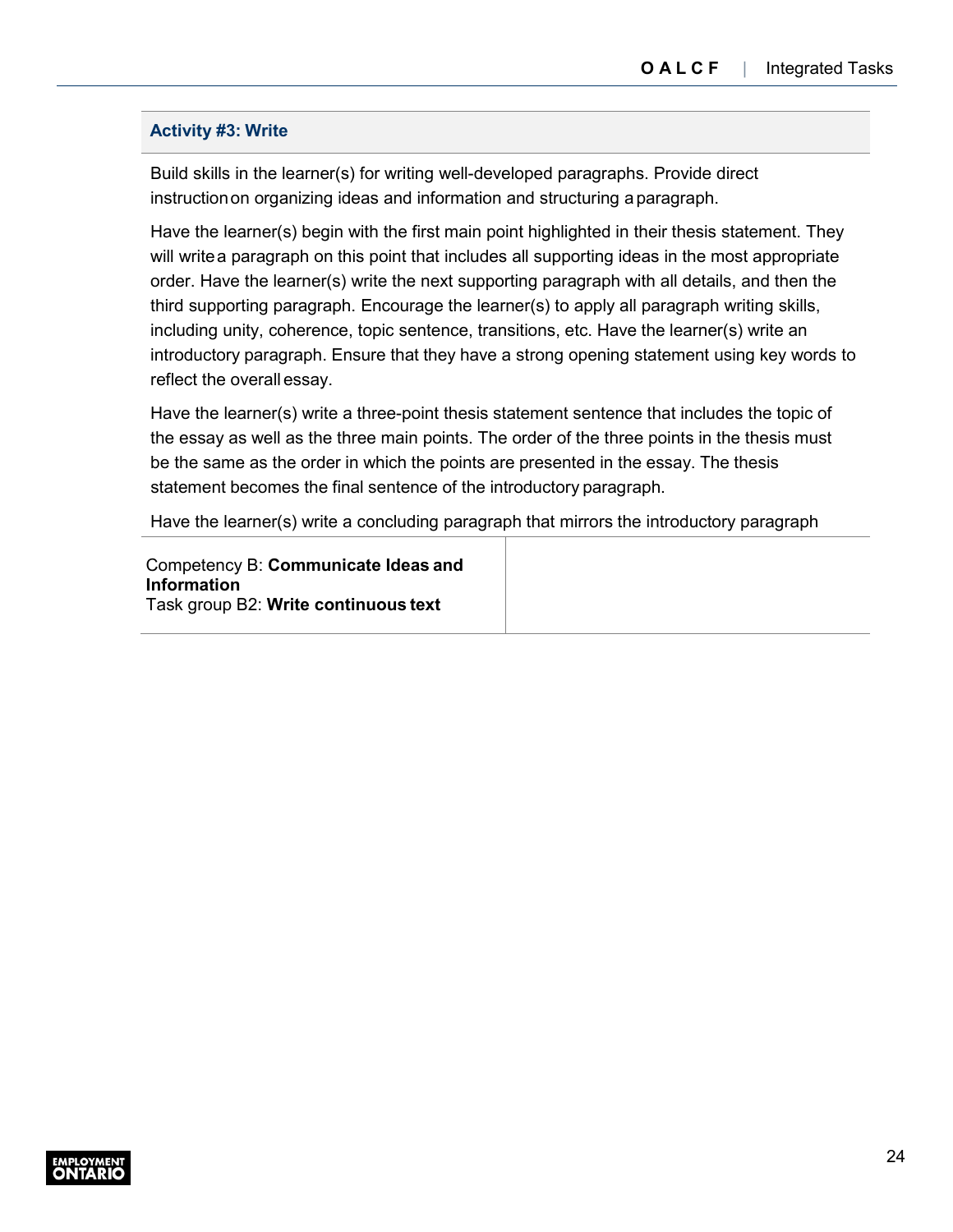### **Activity #4: Revise, Edit and Proofread**

Develop learner awareness of formality and tone appropriate to various writing tasks. Providesamples of written text and explore views the learner(s) hold(s) on different attitudes that come through in the writing. Provide sample sentences and show that by changing verbs, adverbs and/or adjectives the resulting vocabulary conveys a different tone and establishes a new level offormality.

Discuss the role that tone plays in conveying a message and how tone can influence reader response. Lead a discussion of what is acceptable or unacceptable for different audiences in different situations. Provide opportunities for the learner(s) to complete writing tasks that allow for different expressions of tone and that call for different levels of formality. Have the learner(s) edit their essays to convey the appropriate tone and level of formality.

Suggest to the learner(s) that they read their essay aloud to themselves (or to a peer) as part of their editing process. Often, reading aloud identifies areas wherethe writing is unclear or incoherent.

| Competency A: Find and Use Information | Competency B: Communicate Ideas      |
|----------------------------------------|--------------------------------------|
| Task group A1: Read continuous text    | and Information                      |
|                                        | Task group B2: Write continuous text |

### **Activity #5: Word Processing**

Have the learner(s) use word processing software to prepare and save a properly formatted five- paragraph essay. The learner may choose to use a standard documentation style, e.g. APA format, to create a cover page highlighting learner's name, project title, instructor, program and date. Have the learner use a standard header, spacing and font throughout the document. Demonstrate to the learner(s) how to use the spell/grammar check and thesaurus to edit the essay. Because this is not a research essay, learners do not need to document sources.

Ensure that the learner(s) understand(s) the components of the computer they are using and can use a keyboard. Have the learner(s) save the text to a file, print the document and/or send the saved document as an attachment to the practitioner.

| Competency D: Use Digital Technology |  |
|--------------------------------------|--|
| Task group: n/a                      |  |

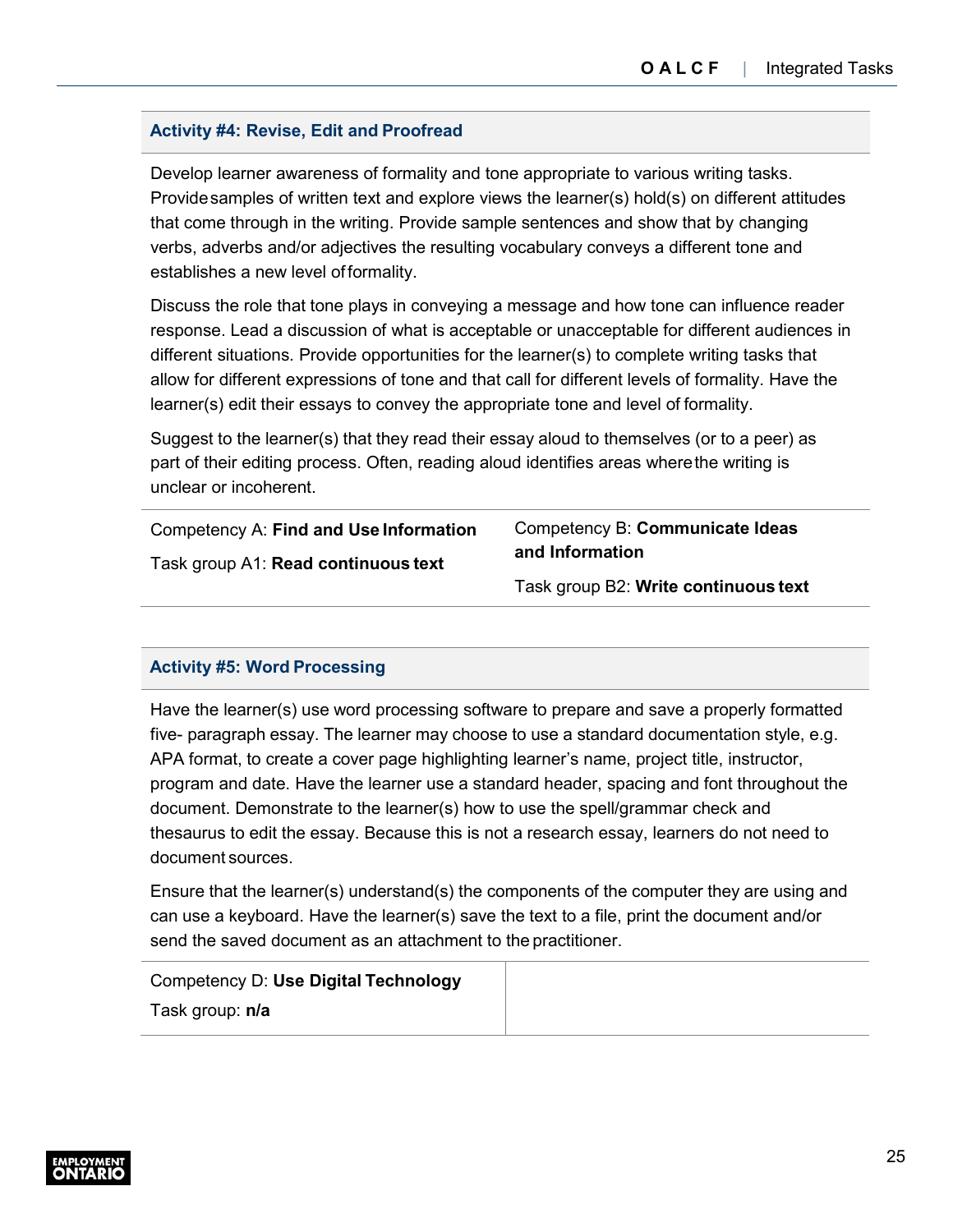# <span id="page-27-0"></span>Integrated Task for Independence Path

### Create a personal budget to track income/expenses

This integrated task is for learners juggling personal finances. The purpose of the integrated task is to provide learners with an overview of the budgeting process as well as an opportunity to practice using a mock budget. This integrated task will show learners how budgeting can help them achieve long-term security and have money available for fun.

This integrated task is prepared for learners who may not have strong computer skills. In such cases, a paper-based budget document/form (a template) should be provided. Learners are not expected to create the budget document from scratch or use electronic spreadsheets. Learners are expected to monitor/track their "mock" spending habits for one month.

Learners will be evaluated on the final balanced budget and on their ability to compare the spending habits – as detailed in the mock budget scenario created by the practitioner – with the budget.

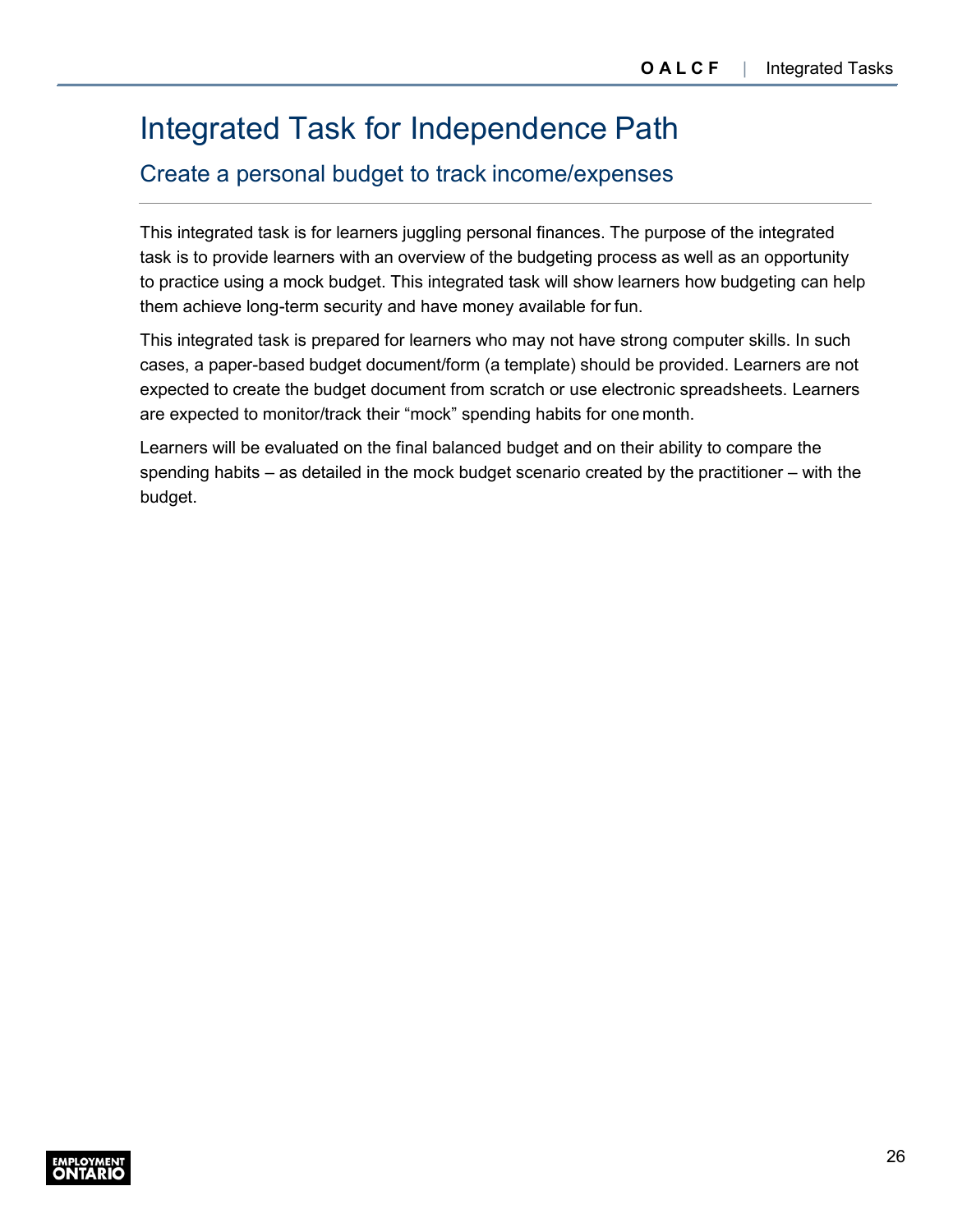### <span id="page-28-0"></span>Mapping Learning Activities to the Framework

Activities that help prepare the learner for the integrated task are described on the following pages, including which competencies and task groups link to each activity.

The integrated task for assessment purposes will be a mock or fictitious scenario. When learners prepare for this integrated task through these activities, there should be no expectation that learners would share personal financial information with the practitioner or fellowlearners.

### **Activity #1: Review of Decimals**

Remind the learner(s) of the rules for adding and subtracting decimals:

- line up the decimal points under each other
- add zeros so the numbers are the same length (this does not change the value of the decimal)
- add or subtract as you would with whole

numbers Discuss the written dollar/cent values with

### the learner(s).

Practise adding and subtracting decimals with the learner(s). Provide worksheets for them to practise on their own. Allow and encourage the use of a calculator. Explain to the learner(s) that most people use calculators when budgeting. Review how to use a calculator if necessary.

Discuss rounding decimals. To round decimals, look to the right of the place to which you are rounding:

- if the digit is 5 or more, round up
- if the digit is 4 or less, leave it as is

Practice rounding decimals with the learner(s). Provide worksheets for them to practise rounding decimals on their own.

Explain to the learner(s) that rounding income and expenses in a budget is acceptable and sometimes necessary (projected expenses).

| Competency C: Understand and Use | Competency D: Use Digital Technology |
|----------------------------------|--------------------------------------|
| <b>Numbers</b>                   | Task group: n/a                      |
| Task group C1: Manage money      |                                      |

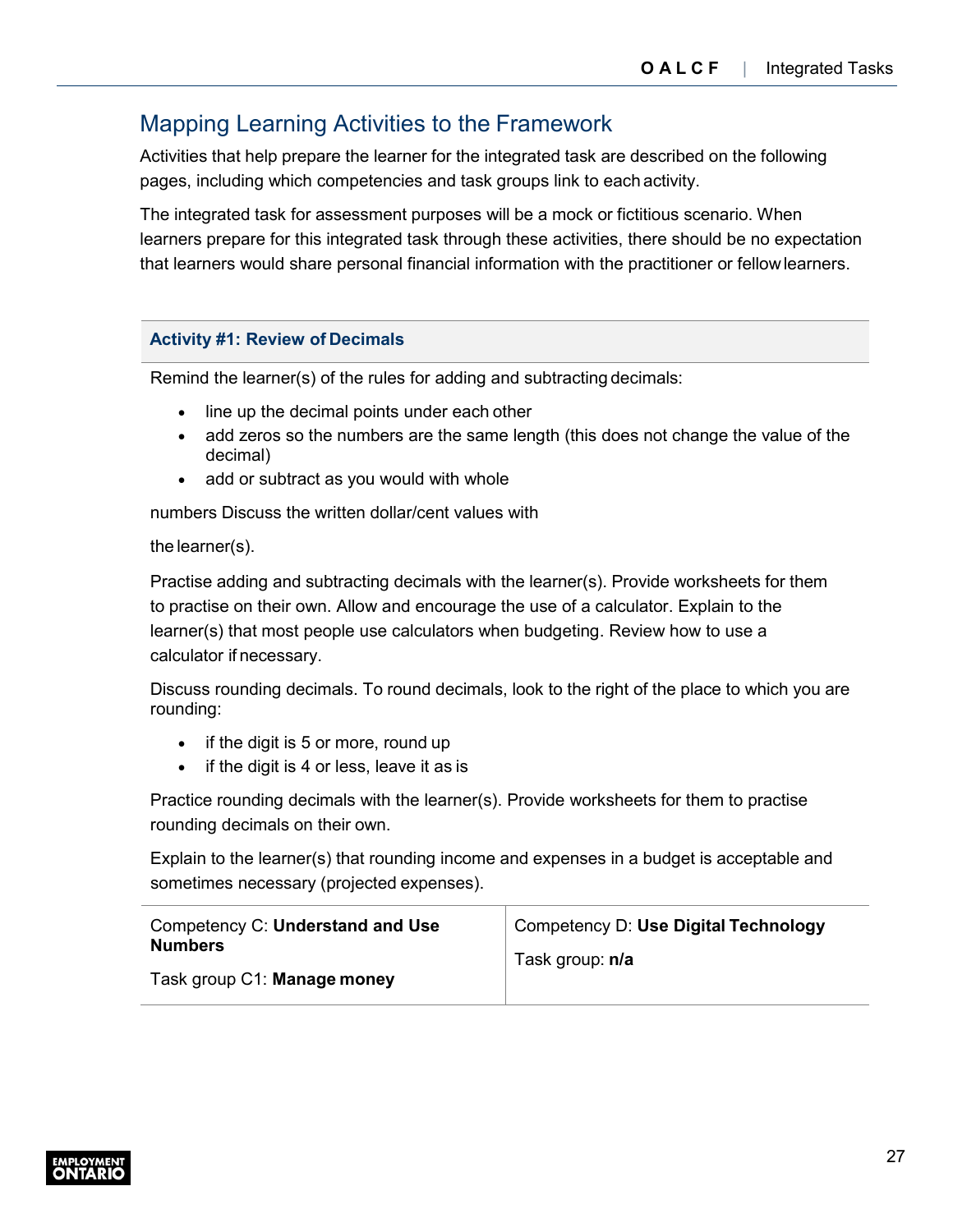#### **Activity #2: Vocabulary Review**

Lead a discussion about and review budgeting vocabulary. Ask the learner(s) for their understandingof the words/terms below and provide the correct meaning for eachword/term.

**Income**: the amount of money a person takes home after deductions have been taken out, e.g. taxes.

**Gross income**: the total amount of money a person earns.

**Expense**: a cost (something you spend money on).

**Budget**: a plan for spending a person's income during a set amount of time.

**Needs**: items a person must have to live.

**Wants**: items a person would like to have but can live without.

**Values**: the way a person feels about things; a standard that makes things desirable or important.

**Spending habits**: the ways a person tends to spend money.

**Goals**: an object or end that one works to attain; goals help a person plan how to get important things.

**Fixed expenses**: expenses that do not generally change from month to month, e.g.rent.

**Variable expenses**: expenses that vary from month to month, e.g. food, clothes.

**Mad money**: a small amount of money set aside for emergency use or for having fun,e.g. entertainment, special purchases, etc.

Use a prepared handout that includes these words/terms and space to add others. Go through the definitions again, this time allowing the learner(s) to make notes. Ask the learner(s) if there are other money/budgeting words/terms that they have heard and would like to understand. Write these words/terms and their definitions on a whiteboard and allow time for the learner(s) to copythem.

Competency B: **Communicate Ideas and Information**  Task group B1: **Interact with others**  Task group B2: **Write continuous text**  Task group B3: **Complete and create documents**

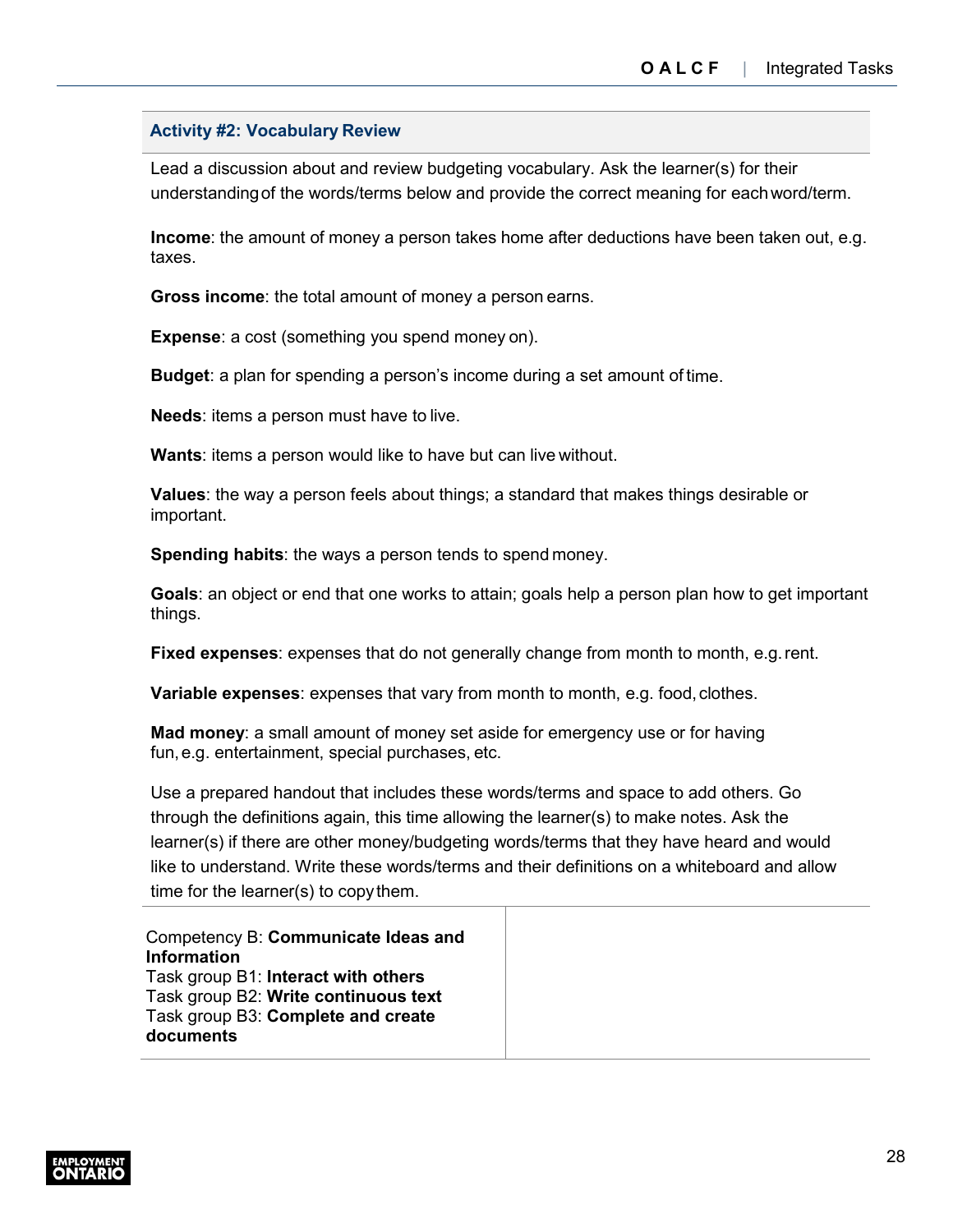### **Activity #3: What is a Budget?**

Lead a discussion about what a budget is. Ask the learner(s) what they think a budget involves.Explain that an important part of managing money is creating a budget and then living within that budget.

Emphasize that a budget doesn't have to be complicated. Making one involves knowing how much money you take in and how much you spend over a period of time. When you create a budget, youare creating a plan for both spending and saving money.

Explain that a spending plan can help the learner(s):

- see where their money is going
- fit their spending to their income
- get the things they need and want most
- be ready for bills they must pay

Ask the learner(s) what they think they will need to consider when making a budget. There are some things we need to have, such as food, clothes and a place to live. We may spend most of our money on needs. Discuss how our values also shape our budgets. Whenwe spend money, we make choices. We choose what is important to us. Our choices are based onour values.

People who live alone must make choices about their spending. People who share expenses with others must also make these choices, but they may make them jointly. They may share more generally in planning and spending. Ask the learner(s) whether they live alone or with someone who should be part of this budget process.

Discuss and record (on a whiteboard, blackboard, chart paper, etc.) the following steps in preparinga budget:

- 1. Find out your monthly take-home income or pay
- 2. Find out what your monthly expenses are
- 3. Find out how much you spend on each expense
- 4. See if your monthly expenses match your monthly take-home pay orincome
- 5. Balance your budget
- 6. Compare your budget to what you have actually spent
- 7. Balance your budget

Explain that in a balanced budget, spending matches take-home income. You might have to cut back on spending to balance your budget. You might cut back on some kinds of expenses so you can add something you want or need to your budget.

Discuss and brainstorm about where and how the learner(s) will get the information needed for the first three steps. Record responses on the whiteboard or chart paper. Below are the first three steps with examples of information sources for each:

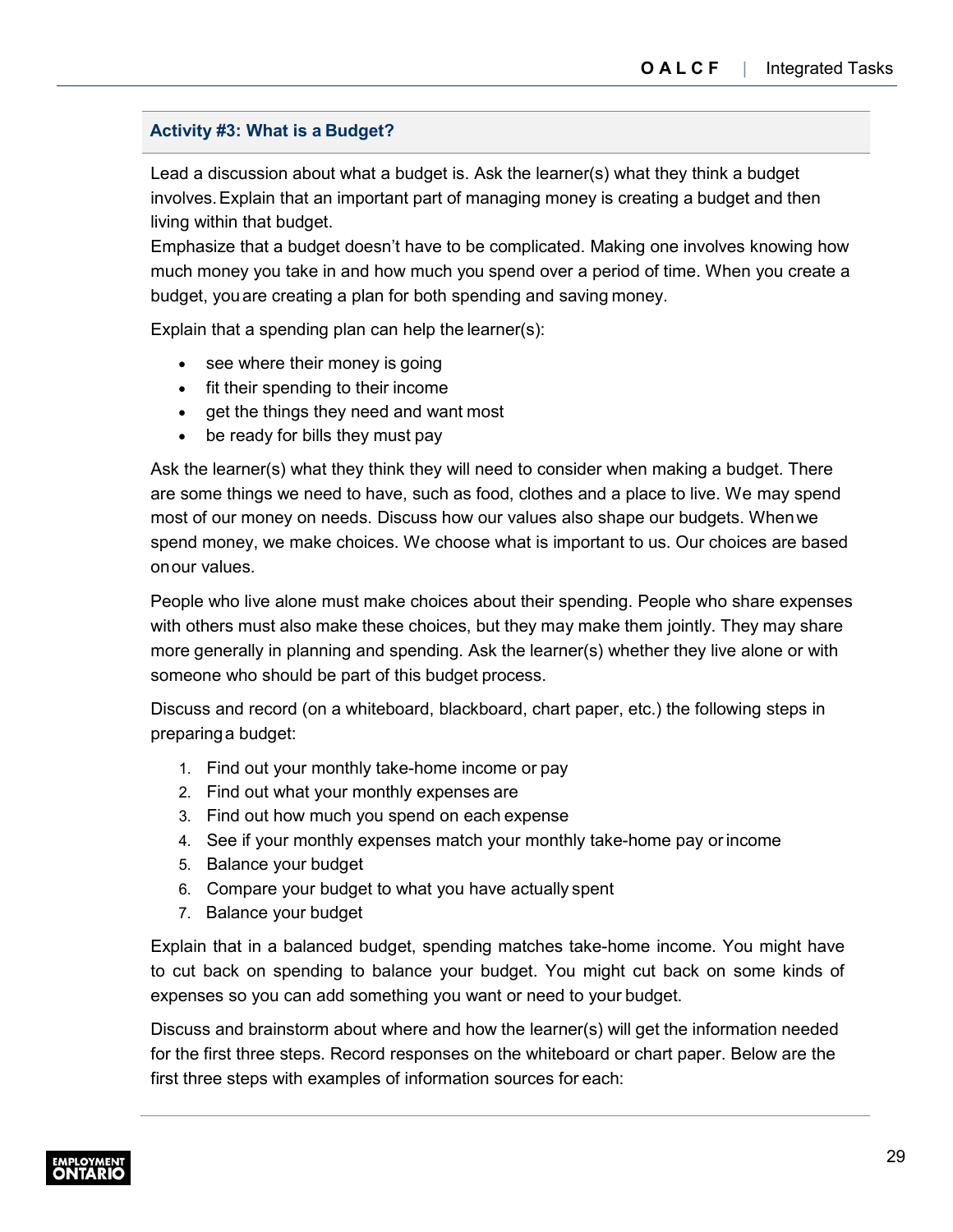- 1. Find out your monthly take-home income or pay, e.g. pay stub, bank statement showing automatic deposits, child support statement
- 2. Find out what your expenses are, e.g. utility bill, food, rent, automatic withdrawals (practitioner may want to provide a list of common expenses, with room to add other expenses)
- 3. Find out how much you spend on each expense, e.g. bills, bank statement showing purchases, receipts

Brainstorm about how the learner(s) will organize the information to bring to you. Create file folders or envelopes to help accommodate the information gathering. Ask the learner(s) to collect this information over the next week or another appropriate timeline.

| Competency B: Communicate Ideas     | Competency E: Manage Learning |
|-------------------------------------|-------------------------------|
| and Information                     | Task group: n/a               |
| Task group B1: Interact with others |                               |

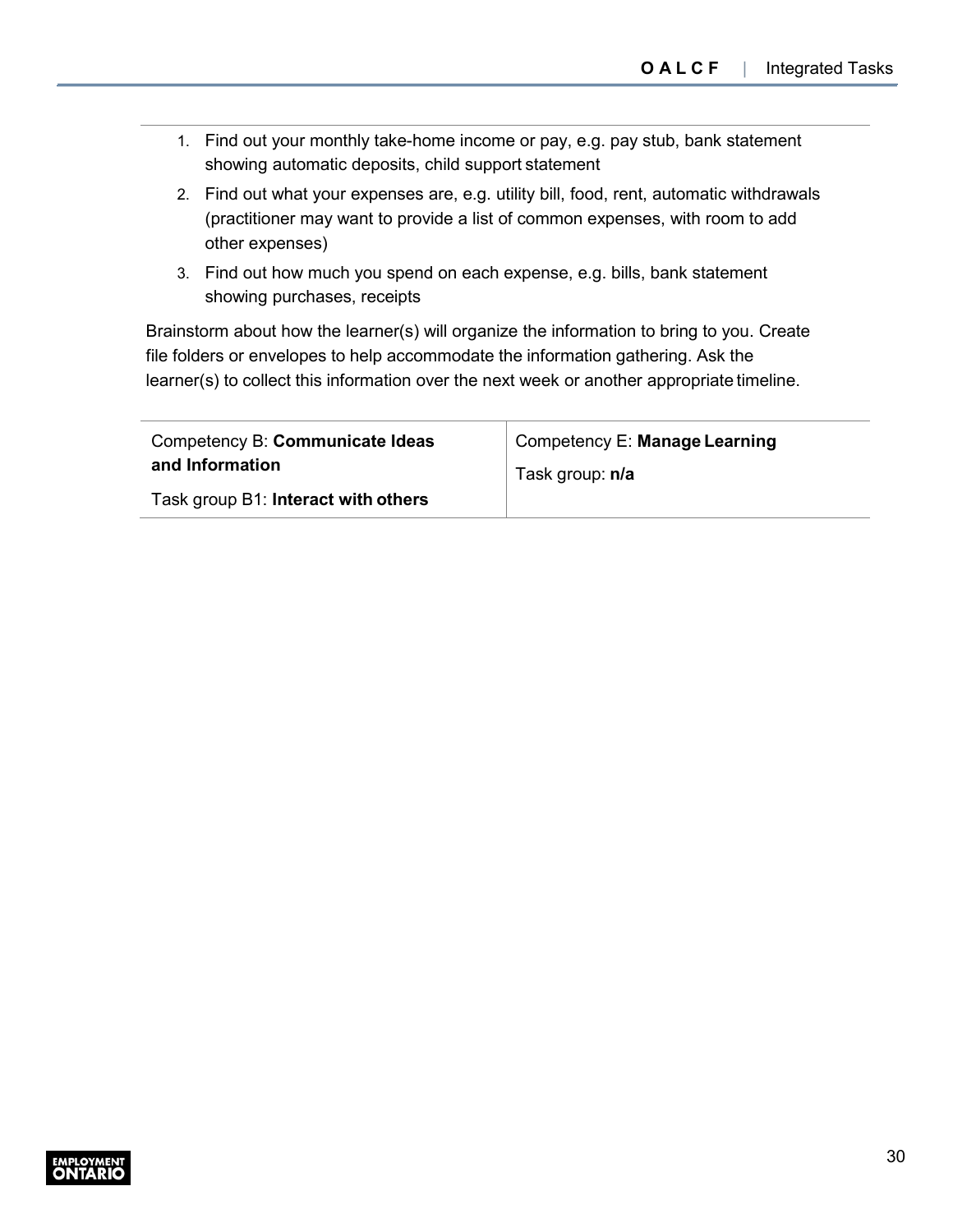#### **Activity #4: Financial Goal Setting**

Lead a discussion about financial goal-setting. Explain that achieving a financial goal means saving enough money to do what you want. Everyone has different goals. Some examples of goals that people save towards include: to take a trip, to buy a computer or to go back to school.

Explain that a financial goal should be realistic, specific and measurable. The goal should have a time frame and state the action to be taken, e.g. "In the next six months I want to save \$500 for a new dishwasher."

Some goals may have a one-time cost (buying a dishwasher); some goals may have ongoing costs (cell phone plan); and some may have both (buy a computer and have Internet access). Remind the learner(s) to consider the ongoing costs of their goals.

Ask the learner(s) to think about some realistic items that they would like to buy or things that they would do if they had the money. This could be anything from a new piece of clothing to a large purchase such as a computer. The choice of this item or activity represents a goal that they would like to reach within a few months to a year.

Have a prepared handout ready and ask the learner(s) to write down their financial goal(s). The learner(s) may have more than one, but less than five potential financial goals is optimal at this point.

Ask the learner to find out how much it will cost to reach the financial goal(s). Help them to use a catalogue or store flyer, or to call a store, etc. to find the cost(s) of items on their list. Enter the amount(s) on the prepared handout.

Ask the learner(s) to reflect upon how they may be able to save the money to get what they want. Have the learner choose one financial goal.

| Competency A: Find and Use Information | Competency B: Communicate Ideas<br>and Information                          |
|----------------------------------------|-----------------------------------------------------------------------------|
| Task group A2: Interpret documents     | Task group B3: Complete and<br>create documents                             |
|                                        | Task group B2: Write continuous text<br>Task group B1: Interact with others |